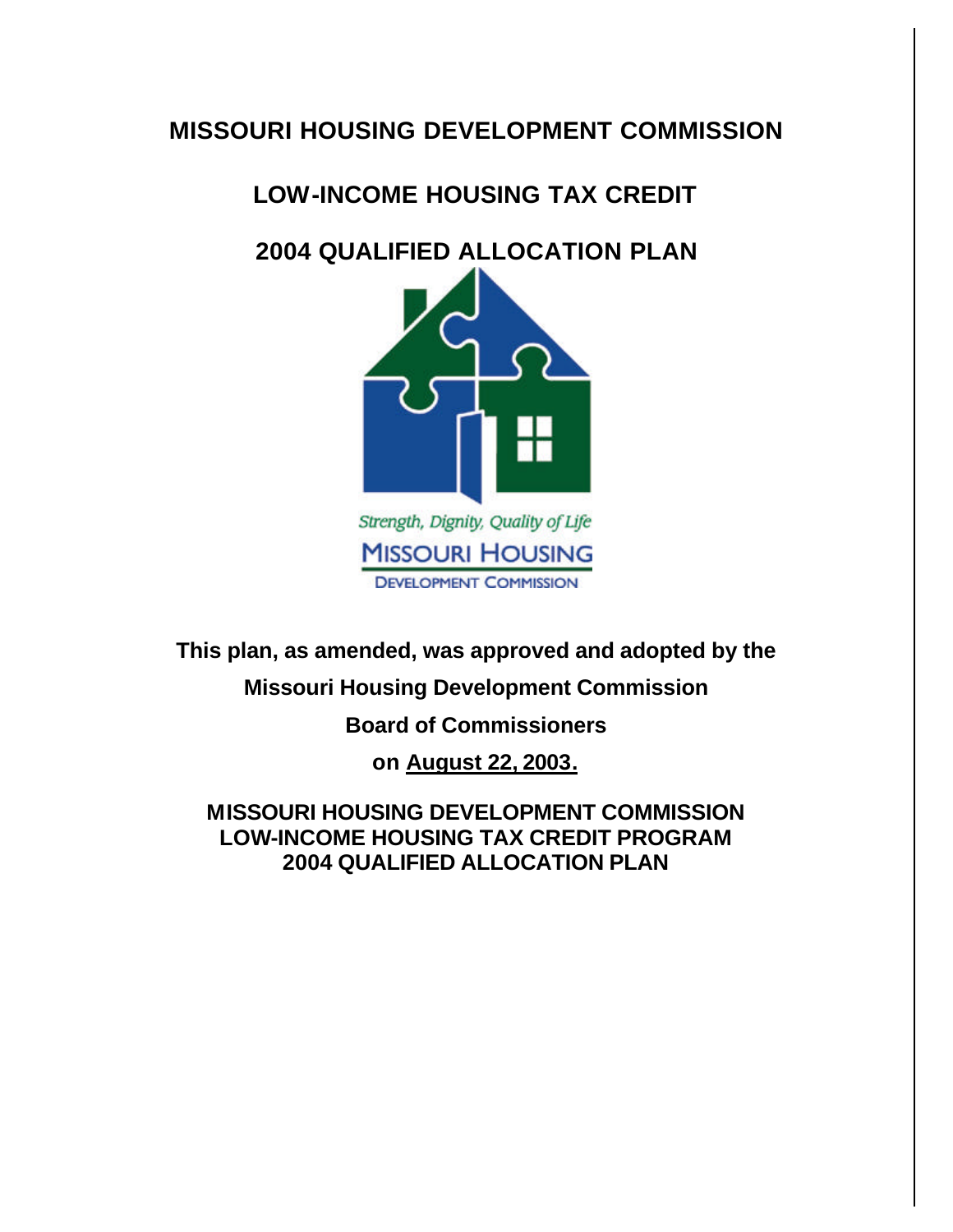| Τ.   | А.<br>В.<br>C.<br>D.                                     | General Program Information<br><b>Purpose and Goals</b><br>Amount of Credit Available<br>Maximum Credit Award<br><b>Eligibility Cycle Information</b>                                                                                                                                                                                                          | 1<br>$\mathbf{1}$<br>$\overline{c}$<br>$\overline{2}$                                                              |  |
|------|----------------------------------------------------------|----------------------------------------------------------------------------------------------------------------------------------------------------------------------------------------------------------------------------------------------------------------------------------------------------------------------------------------------------------------|--------------------------------------------------------------------------------------------------------------------|--|
| Ш.   | Α.<br>В.<br>C.<br>D.<br>Е.<br>F.<br>G.<br>Η.<br>I.<br>J. | <b>Conditional Reservation Process</b><br>Set-Asides<br><b>Threshold Review</b><br><b>Jurisdiction Notice</b><br><b>Evaluation Factors</b><br>Development Standards<br><b>Underwriting Standards</b><br>Minimum Underwriting Assumptions<br>Determination of Tax Credit Amount<br><b>Award of Conditional Reservation</b><br><b>Revocation of Reservations</b> | $\overline{\mathbf{c}}$<br>3<br>$\overline{7}$<br>$\overline{7}$<br>$\boldsymbol{9}$<br>10<br>11<br>11<br>12<br>12 |  |
| III. | Α.<br>В.<br>C.<br>D.                                     | <b>Carryover Allocations</b><br>Code Requirements for Carryover Allocation<br><b>MHDC Requirements for Carryover Allocation</b><br><b>Carryover Allocation Agreement</b><br>Recapture of Carryover Allocations                                                                                                                                                 | 12<br>13<br>14<br>14                                                                                               |  |
| IV.  | Α.<br>В.<br>C.<br>D.                                     | <b>Final Allocations</b><br><b>MHDC Requirements for Final Allocations</b><br><b>Cost Certification Information</b><br><b>Land Use Restriction Agreement</b><br>Issuance of IRS Form 8609                                                                                                                                                                      | 14<br>15<br>15<br>15                                                                                               |  |
| v.   | Developments Financed with Tax-Exempt Bonds              |                                                                                                                                                                                                                                                                                                                                                                | 16                                                                                                                 |  |
| VI.  | А.<br>В.<br>C.                                           | <b>Owner Elections</b><br>Applicable Credit Percentage<br><b>Gross Rent Floor</b><br><b>Credit Period</b>                                                                                                                                                                                                                                                      | 17<br>17<br>17                                                                                                     |  |
|      | <b>VII.</b> Use of HOME or NAHASDA Funds                 |                                                                                                                                                                                                                                                                                                                                                                | 17                                                                                                                 |  |
|      | 18<br><b>VIII.</b> Subsidy Layering Review               |                                                                                                                                                                                                                                                                                                                                                                |                                                                                                                    |  |
| IX.  | Fees<br>Α.<br>В.<br>C.<br>D.<br>Е.<br>F.                 | <b>Application Fee</b><br><b>Reservation Fee</b><br><b>Allocation Fee</b><br>Recording Charge<br><b>Compliance Monitoring Fee</b><br>Developments Financed with Tax-Exempt Bonds                                                                                                                                                                               | 18<br>18<br>18<br>19<br>19<br>19                                                                                   |  |
| Х.   |                                                          | 19<br>Section 42 Compliance Monitoring                                                                                                                                                                                                                                                                                                                         |                                                                                                                    |  |
| XI.  | Α.<br>В.<br>C.<br>D.<br>Е.<br>F.<br>G.<br>Н.             | Miscellaneous<br><b>Status Reporting</b><br>Changes to Development<br>Transfers of Reservations and Carryover Allocations<br><b>Additional Credits</b><br>Administration of Plan<br>Amendments to the Plan<br><b>MHDC Discretionary Authority</b><br><b>Other Conditions</b>                                                                                   | 19<br>19<br>19<br>20<br>20<br>20<br>20<br>20                                                                       |  |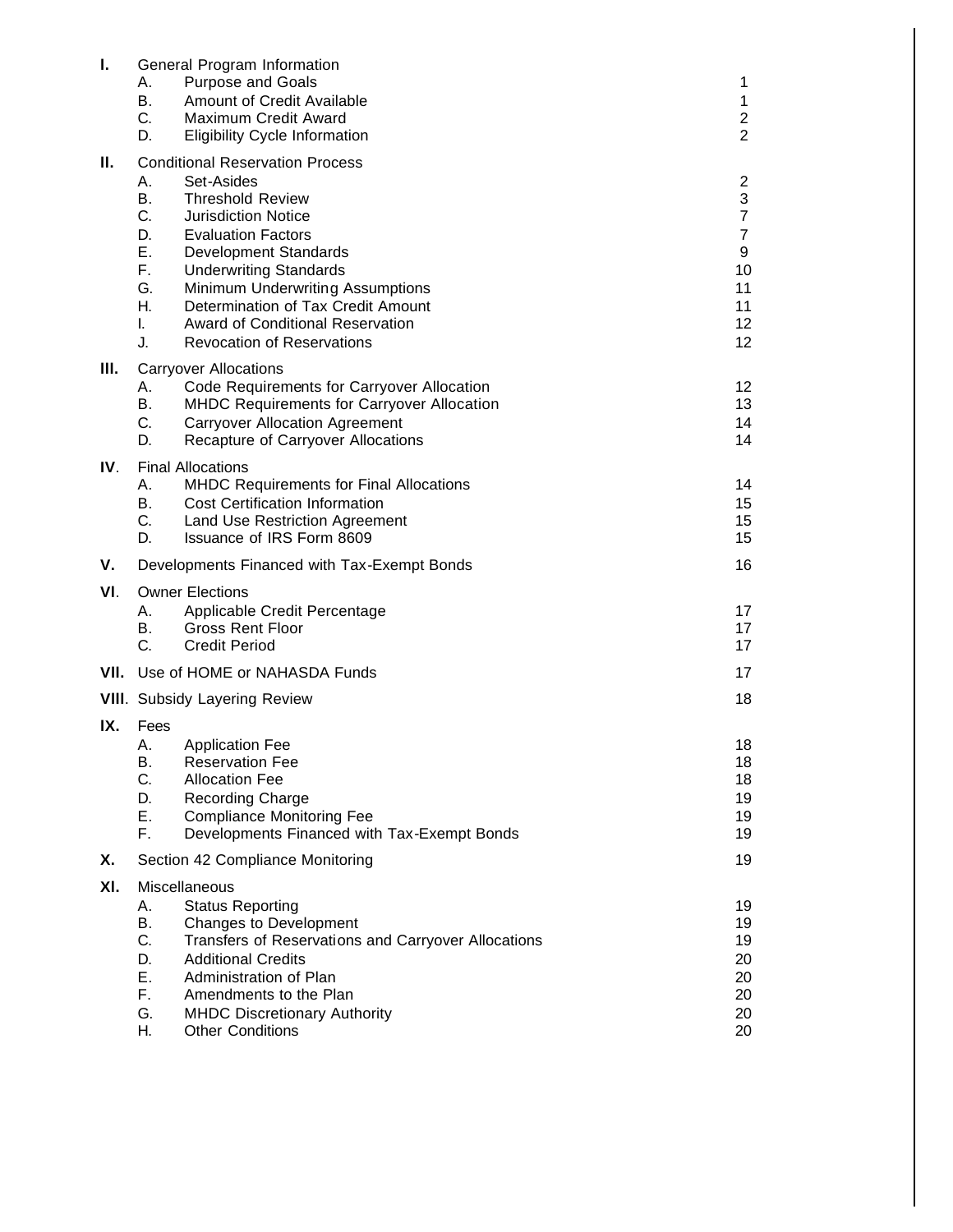# **I. GENERAL PROGRAM INFORMATION**

#### **A. Purpose and Goals**

The Missouri Housing Development Commission ("MHDC" or the "Commission") has been designated by the Governor of the State of Missouri (the "State") as the Housing Credit Agency for the State. This designation gives MHDC the responsibility of administering the Federal Low Income Housing Tax Credit Program ("LIHTC" or "Tax Credits") established by the Tax Reform Act of 1986 and codified as Section 42 of the Internal Revenue Code (the "Code"). The responsibilities d a Housing Credit Agency are defined in Section 42(m) of the Code, as amended.

One of the statutory duties of the Housing Credit Agency is to prepare a Qualified Allocation Plan (the "Plan"). The purpose of this Plan is to set forth the process that MHDC will use to administer the LIHTC program in Missouri.

MHDC's goal is to use the federal tax credits allotted under Section 42 of the Internal Revenue Code of 1986, as amended (the "Code"), and state tax credits under Section 135.350 et seq.of Chapter 135 of the Missouri Revised Statutes (the "State Tax Relief Act"), to the maximum extent possible, as an additional financial incentive for the creation and maintenance of rental housing units for low and very low-income households in the State. The specific goals are as follows:

- 1 To create safe, decent and affordable rental units for households having the lowest incomes;
- 2. To maintain the affordability of the rental units for the longest period of time possible;
- 3. To assist in the provision of financially viable, market appropriate housing in the areas of greatest housing need in the State;
- 4. To assist in the provision of quality housing at a reasonable cost to meet a variety of needs, including family, elderly and special need populations;
- 5. To provide opportunities to a variety of qualified sponsors, both for-profit and non-profit, and for a variety of housing development sizes;
- 6. To allocate only the amount of credit that MHDC determines to be necessary for the financial feasibility of a development and its viability as a qualified low-income housing development throughout the credit period;
- 7. To allocate tax credits to rental housing developments which provide the greatest overall public benefits; and
- 8. To allocate tax credits to as many rental housing developments as possible, considering the cost, size, location, and the income-mix of proposals.

#### **B. Amount of Credit Available**

The amount of annual Tax Credits allotted by the federal government to each state is determined by the state's population ("per capita credits"). The amount of 2004 "per capita" credit for the State is approximately \$9,900,000. The annual amount of state tax credit is equal to the amount of federal credits.

The total amount of federal tax credits available for allocation in any one year is the sum of the following components ("housing credit ceiling"):

- 1. **Per capita credits**.
- 2. **Carry forward credits** Should MHDC be unable to allocate all allotted credits in any one year, the unused credits will be carried forward for allocation in the succeeding year.
- 3. **Returned credits** Credits that are returned from developments that received an allocation in previous years may be made available for allocation in the year the credits are returned or the succeeding year if returned after September 30th.
- 4. **National pool credits** If MHDC is able to allocate the entire amount of federal credits available in any one year, the State is then eligible to receive additional credits from a pool of credits returned unused by other states.

The state tax credits are also available for allocation as a result of the State Tax Relief Act. The legislation provides that any development that is eligible for an allocation of the federal tax credit is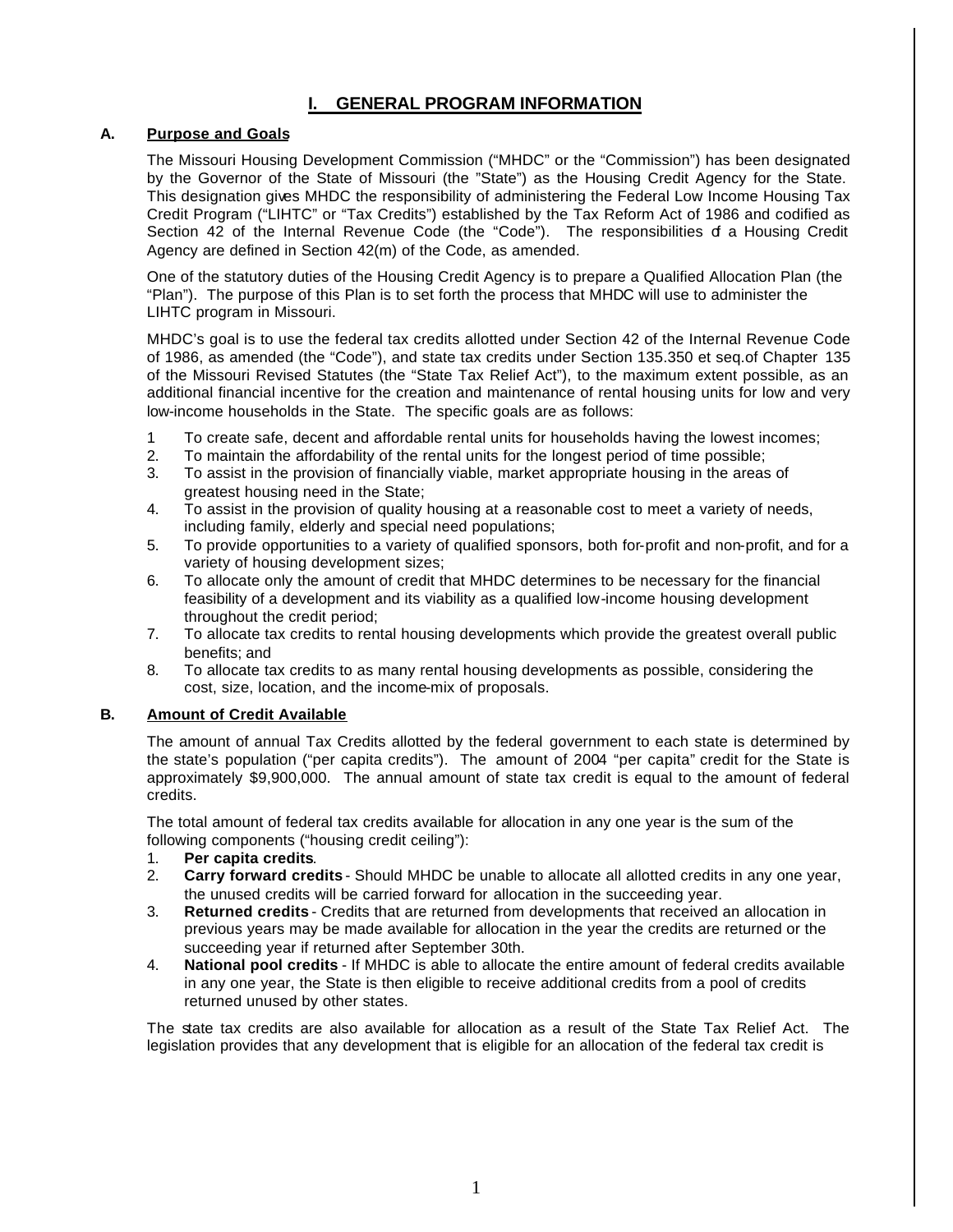also eligible for an allocation of the state tax credit. Therefore, the contents of this Plan, except where otherwise noted, also apply to the allocation of state tax credits.

Tax-exempt private activity bond financed developments are eligible for federal and state tax credits without having to compete for an award from MHDC's annual housing credit ceiling. **However, these developments are subject to review by MHDC and are required by Section 42(m)(1)(D) of the** 

**Code to satisfy the requirements for an allocation of federal credits under this Plan. Such developments are also subject to MHDC's compliance monitoring requirements**.

#### **C. Maximum Credit Award**

The maximum amount of annual federal or state tax credits that may be awarded to any individual project is \$700,000. MHDC, in its sole discretion, may make exceptions on a case-by -case basis.

Tax exempt bond financed projects receiving allocations outside the housing credit ceiling cap will not be limited in the amount of federal tax credits awarded. However, any individual development is limited to \$600,000 in annual State tax credits. The Commission, in its sole discretion, may make exceptions on a case-by-case basis.

#### **D. Eligibility Cycle Information**

Applicants wishing to receive credits from MHDC's annual housing credit ceiling must submit an application in accordance with the requirements of this Plan. MHDC will hold one eligibility cycle per allocation year. The eligibility cycle information for the 2004 allocation year is as follows:

A Notice of Funding Available (the "NOFA") will be published in August 2003 following the MHDC Commissioner's formal approval of the 2004 Plan and the proposed NOFA.

Application Submission Deadline – All applications **must** be physically received (no e-mails) in the Kansas City office of MHDC (3435 Broadway, Kansas City, MO 64111) **no later than 4 P.M. Central Time, October 27, 2003. Any applications received after that time will not be considered and will be returned to the applicant.**

Commission Selection of Applications – Selections of proposals to receive tax credits from the 2004 housing credit ceiling will be made at the Commission Meeting in January 2004, unless changed by the Commission. This date may be changed without notice.

## **Il. CONDITIONAL RESERVATION PROCESS**

#### **A. SET-ASIDES**

- **1. Qualified Non-Profit Organization** The Code requires that at least 10% of the annual housing credit ceiling be set-aside for projects involving a qualified non-profit organization. Section 42(h)(5)(C) of the Code defines a qualified non-profit organization as:
	- a. A 501(c)(3) or (c)(4) non-profit organization; and
	- b. Having an express purpose of fostering low-income housing; and
	- c. One that will own an interest in the development and materially participate in the development and operation of the development throughout the compliance period. Material participation is defined in Section 469(h) of the Code as "involved in the operations of the activity on a basis which is regular, continuous and substantial;" and
	- d. Is not affiliated with, nor controlled by, a for-profit organization.
- **2. Rural Development financed developments** 2% of the annual federal housing credit ceiling will be set-aside for projects financed by USDA/Rural Development. In the event the set-aside amount is not used, it will be returned to the general pool.
- **3. Disaster Area** Should any part of the state be officially declared a disaster area by the Governor, it may be necessary for MHDC to set aside a certain percentage of the annual federal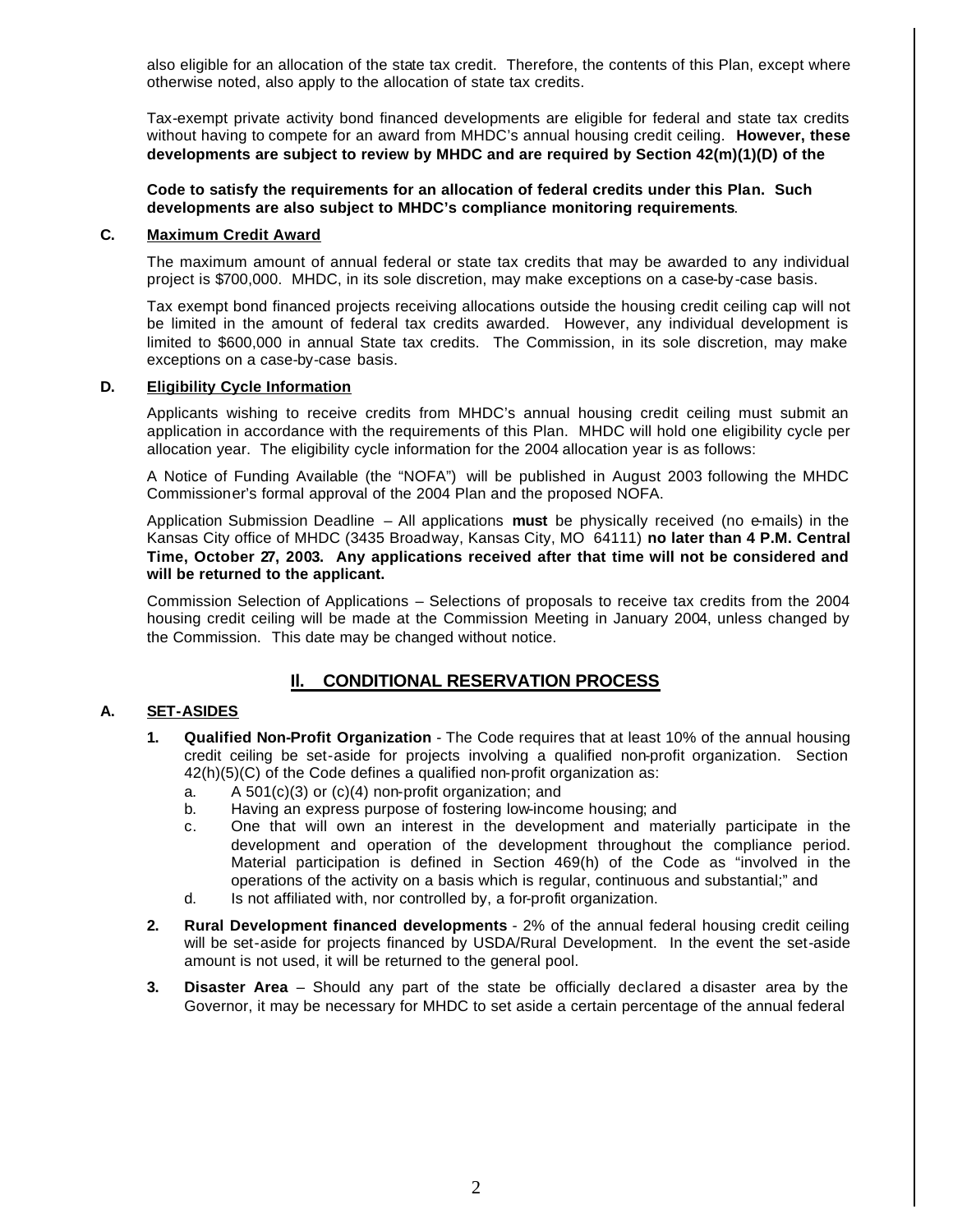housing credit ceiling or to give special consideration to a project that will assist in providing affordable housing to people affected by the disaster. This will be determined on a case-by-case basis by the Commission.

**4. Geographic** - As stated in the Purpose and Goals above, it is the Commission's objective to areas of greatest housing need in the State. An attempt will be made to distribute the tax credit across the State of Missouri on a population proportionate basis, with the state divided into the following areas:

| <b>SET-ASIDE</b><br><b>PERCENTAGE</b> | <b>GEOGRAPHIC AREA</b>                                                                                                                                    |
|---------------------------------------|-----------------------------------------------------------------------------------------------------------------------------------------------------------|
| 36%                                   | <b>St. Louis Metro</b> [Franklin, Jefferson, Lincoln, St. Charles, St. Louis City, St. Louis, Sullivan<br>City (of Crawford County) and Warren Counties.] |
| <b>20%</b>                            | <b>Kansas City</b> [Clay, Cass, Clinton, Jackson, Lafayette, Platte and Ray Counties]                                                                     |
| 44%                                   | <b>Balance of State</b> (All other counties)                                                                                                              |

#### **The Commission reserves the right to classify specific developments as serving "Special Needs Areas", which could allow for funding of said development(s) without regard to the targeted geographic set-aside.**

Any development approved by the Commission "subject to credit availability," will be funded if sufficient credits become available.

#### **B. Threshold Review**

MHDC has established criteria that must be met in order for the application to be considered for the competitive review stage. **Any application that fails to meet any one of the threshold criteria will be rejected. Please refer to the Checklist and Program Guidelines for complete details of the threshold criteria that must be met.**

The threshold review is a basic review of the application to determine that it  $(1)$  is complete;  $(2)$ includes all necessary forms and supporting evidence; (3) includes required fees; and (4) meets minimum code requirements.

The threshold criteria are as follows:

- **1. Complete, Organized Application** Applications must be submitted in a three-ring binder, and organized, using corresponding tabs, according to the checklist provided with the application. Applications must be complete, consistent and contain all supporting documentation. Applications that are incomplete, inconsistent, and/or illegible will be rejected.
- **2. 15 Year Pro forma** A detailed 15 year pro forma operating budget must be included as part of the application.
- **3. Program Compliance** Any owner or general partner that is involved with a Section 42 project that is currently in noncompliance due to site audits or the failure to comply with owner's reporting requirements will be denied participation in the eligibility cycle. In addition, any owner that is not in compliance or good standing with any other MHDC program will be similarly denied participation.
- **4. Consistent with Section 42 Requirements** The proposal must meet all the requirements set forth in Section 42 of the Code, and all relevant U. S. Treasury regulations, notices and rulings.
- **5. Consistent with Fair Housing Requirements** The submitted proposal must meet all the requirements of The Fair Housing Act of 1968, as amended.
- **6. Internal Revenue Service Memorandum of Understanding** MHDC and the IRS may execute a Memorandum of Understanding ("MOU") to improve the administration of the LIHTC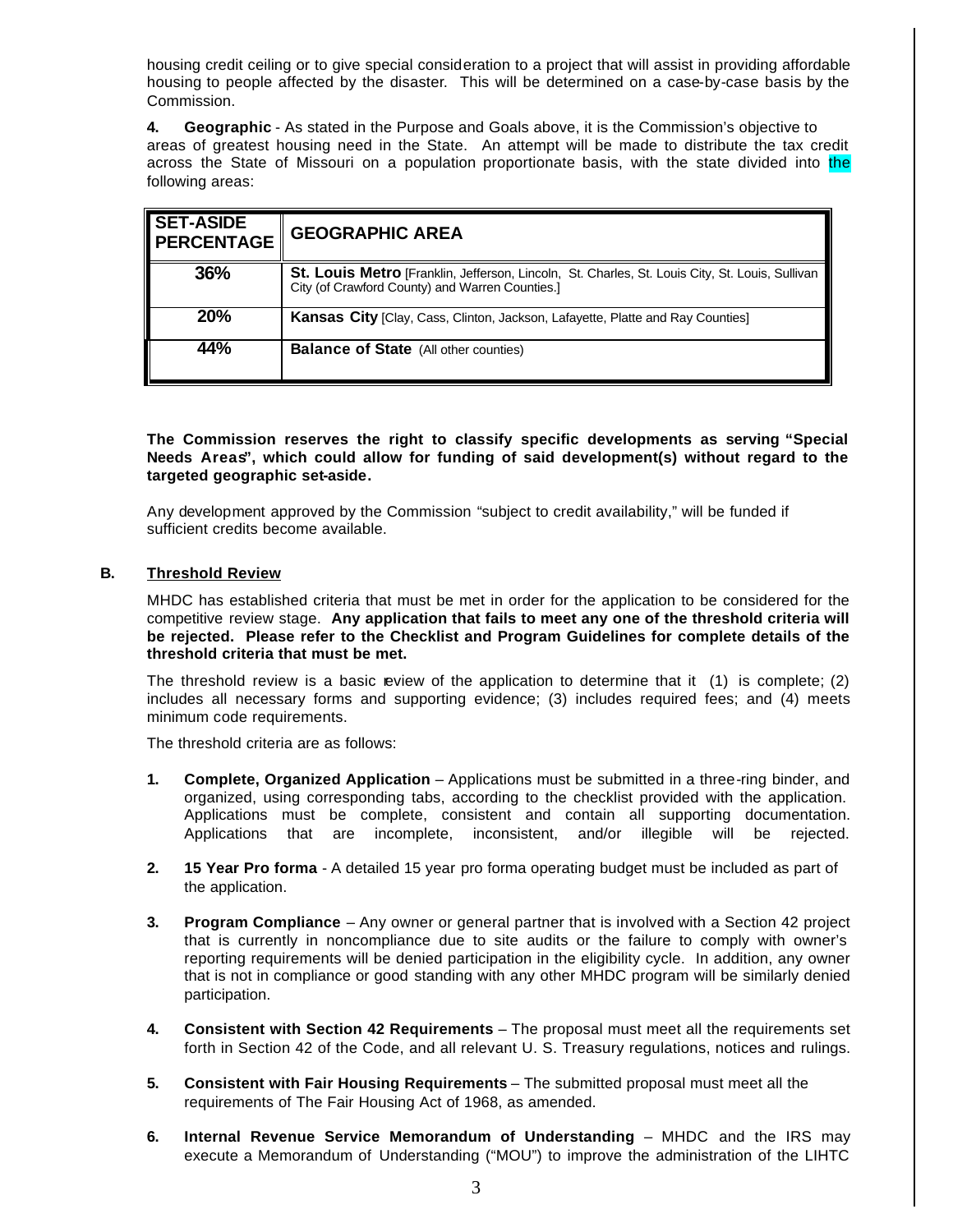program. Under the terms of this MOU, all developers must complete IRS Form 8821 (Rev. 9- 98), Tax Information Authorization, as a condition of consideration for the allocation of LIHTC. An executed IRS Form 8821 must be included as part of the tax credit application. A copy of this form is included in the Developers' Packet.

- **7. Application Fee** The required nonrefundable application fee of \$1,500 (\$750 for non-profit sponsors) must accompany each application.
- **8. Development Narrative** Each application must contain a project narrative that summarizes the scope of the proposal and the roles of the development team. This narrative should include the following:
	- a. A description of the proposal, including its location(s), development type, unit mix and unit size.
	- b. Projected rents.
	- c. A description of need and the target market.
	- d. A description of special amenities and services.
	- e. A description of local support.
	- f. A summary of proposed construction and permanent financing.
	- g. Anticipated start and completion dates.
	- h. A discussion of the reasons why MHDC should consider the proposal.
- **9**. **Evidence of Site Control** Both the buyer and seller must evidence site control. All site options/contracts, as applicable, must be also valid at the time of selection by the Commission on or about January 31, 2004. The following may be used as evidence of site control:
	- a. Executed and recorded deed.
	- b. Executed purchase option agreement.
	- c. Executed purchase contract.
	- d. Executed long-term land lease or option on a long-term lease.
	- e. Title Commitment.
	- f. Other Commitments / agreements approved by staff.
- **10**. **Zoning** The applicant must demonstrate, by submission of a letter from the local government, that the zoning for each site on which the development will be located allows for the use(s) proposed by the applicant. In cases where the site is not yet zoned properly, MHDC may consider a site for which the local government has issued a letter endorsing the development and the specific zoning change necessary for the proposed development.
- **11**. **Local Needs** The project must address local housing needs and priorities, as documented in the state or local Consolidated Plan. A current certification of consistency from the appropriate local governmental entity must be included as part of the application.
- **12**. **Market Study** A complete and in-depth market study must be included as part of the application. A favorable statement of conclusions about the strength of the market for the proposed development does not operate to vest in an applicant or development any right to a reservation or an allocation of tax credits in any amount. The market study must:
	- a. Be prepared by an experienced market analyst, who is an independent third party, completely unaffiliated with the developer and/or owner of the proposed development.
	- b. Contain a statement by the analyst that:
		- 1. The report is in full compliance with MHDC's Market Study Guidelines. The MHDC Market Study Guidelines can be found at the MHDC website (http://www.mhdc.com) or sent by mail upon request;
		- 2. The information included is accurate and that the report can be relied upon by MHDC as a true assessment of the low-income housing rental market in the area of the proposed development.
		- 3. The document is assignable to lenders and/or syndicators that are parties to the development's financial structure.
		- 4. Acknowledge and agree that the market study will be shared with other parties that will assist MHDC in the analysis of the market study.
		- 5. Justify the need for the type of rental housing and the number and size of units proposed.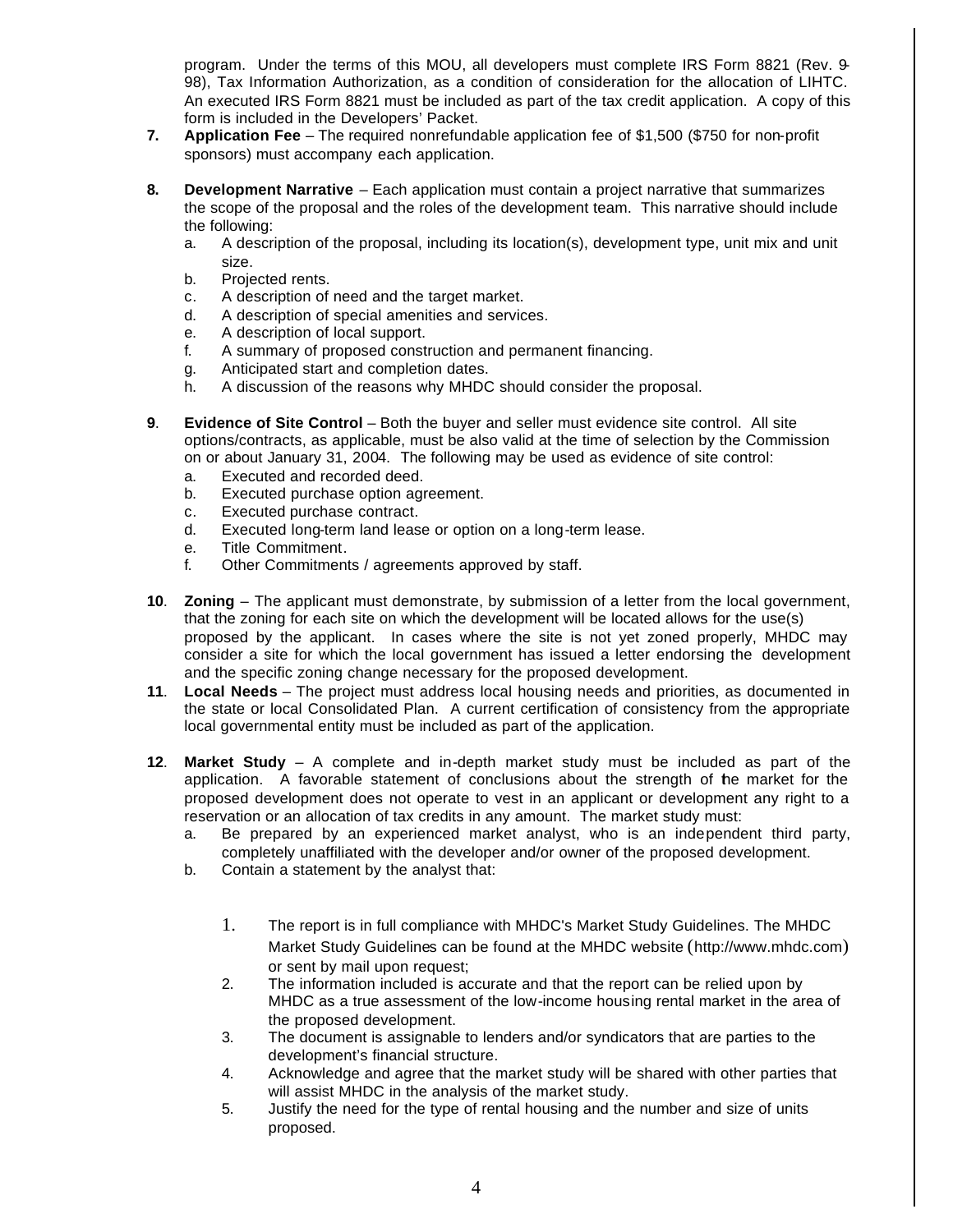- **13. Affirmative Fair Housing Marketing Plan** The applicant must complete the U. S. Department of Housing and Urban Development ("HUD") Form 935.2, Affirmative Fair Housing Marketing Plan. The form must contain a description of the outreach, marketing and advertising methods that will be used to affirmatively market the project.
- **14. Development timeline** The application must include a list of proposed dates for the completion of the following:
	- a. All zoning and/or planning department requirements;
	- b. Construction and permanent financing commitments;
	- c. Commencement of construction; and
	- d. Placement in service of the development.
- **15**. **Preliminary Plans and Specifications** Preliminary plans and specifications must be included as part of the application. This includes:
	- a. Typical unit plan.
	- b. Building elevation.
	- c. Site Plan.
	- d. Color photos of the site and area surrounding all sides.
	- e. Clear "to scale" map identifying the exact location of the project site. If available, GPS coordinates are requested.
	- f. For rehabilitation proposals, a detailed scope of work, and photos of the building (s).
- **16**. **Conditional Financing Commitments** A conditional commitment, on company letterhead, for all: (i) non-MHDC construction and permanent financing; (ii) grants and (iii) equity sources. The conditional commitments must contain, at a minimum:
	- a. The financing or equity amount;
	- b. The interest rate on the loan;
	- c. The term and amortization of the loan;
	- d. The debt service amount;
	- e. The name, email address and phone number of the contact person; and
	- f. The date the conditional commitment expires.

Applicants seeking funding from a local government, the Federal Home Loan Bank or other public or quasi-public funding source that does not issue a funding decision prior to the application deadline must substitute either a letter of application to, or a letter of intent from, the funding source.

**17**. **Utility Allowance Documentation** – Documentation of the utility allowance used in the application must be included as part of the application. The utility allowance must be consistent with the requirements of Section 42 of the Code. MHDC has established monthly minimum allowances for tenant paid utilities. The actual allowance used must be the greater of: (i) the

minimum allowance listed below; or (ii) the allowance published by the local PHA for the corresponding unit size. The utility allowance must be recalculated on an annual basis

| <b>Bedroom Size</b> | <b>Utility Allowance</b> |
|---------------------|--------------------------|
|                     | \$50/month               |
|                     | \$60/month               |
|                     | \$70/month               |

- **18**. **Commission Underwriting Standards** Applications submitted must follow the following underwriting standards:
	- a. Sources and Uses The development's "sources and uses" must balance at the time of application.
	- b. Rents The proposed rents must be within the Tax Credit requirements and reasonable for the immediate market area. Rents cannot exceed the 2003 HUD published rents.
	- c. Debt Coverage Ratio The financial projections for the project must show a minimum debt coverage ratio of 1.20 using reasonable vacancy and expense assumptions for local market conditions.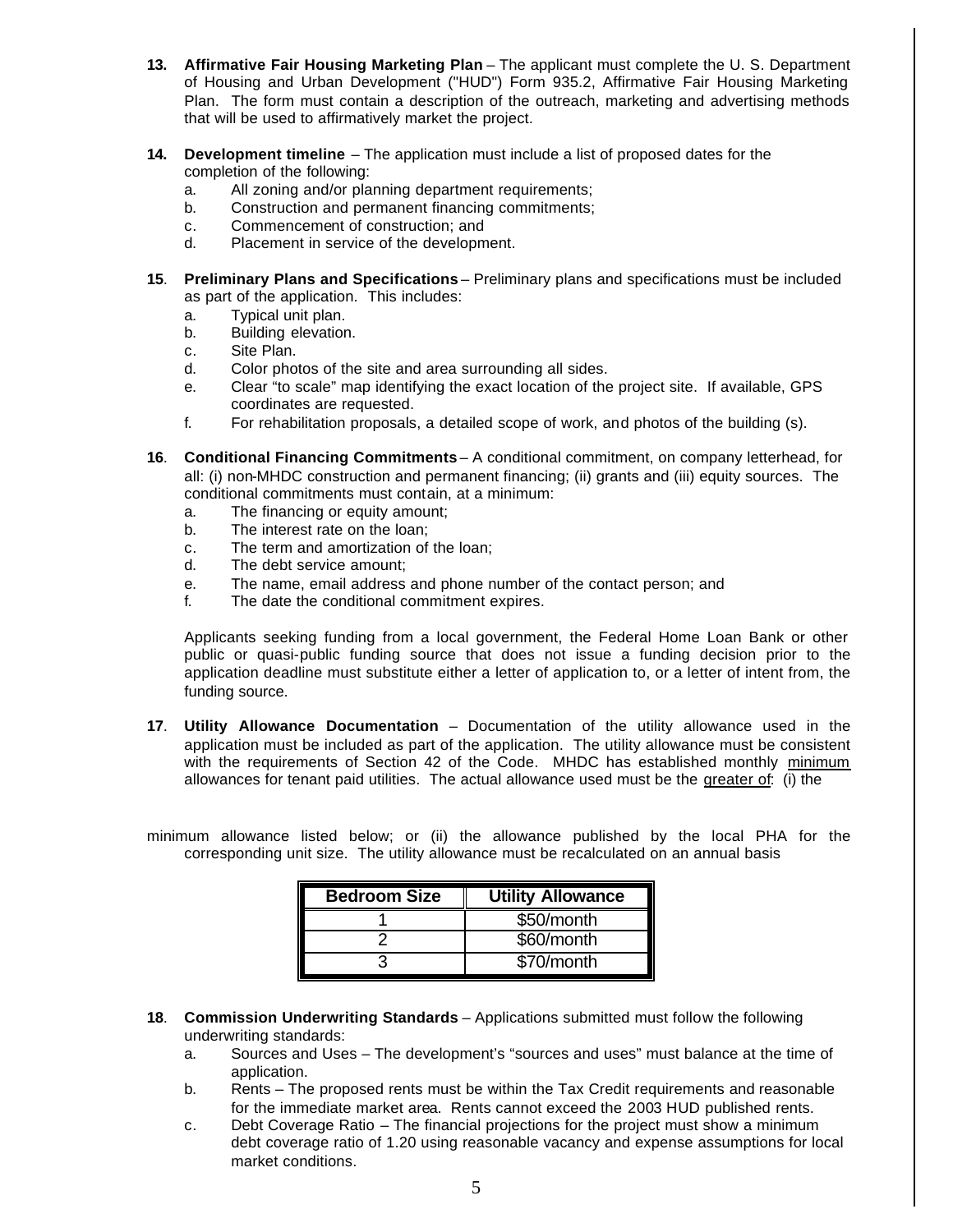- d. MHDC, in its sole discretion, may determine:
	- 1. Reasonable vacancy and expense assumptions for the local market conditions.
	- 2. Maximum rents appropriate for market conditions and affordability;
	- 3. The project's feasibility;
	- 4. The sufficiency of the proposed operating and replacement reserves;
- e. Contractor and Developer Fees MHDC will limit developer and contractor fees in calculating the amount of tax credits to be allocated to a proposed development as indicated below (a reduction in fees will result in a reduction of total project costs and eligible basis). HUD also restricts these fees for developments subject to the subsidy layering review.

# **Aggregate Contractor Fees may not exceed 18% of construction costs**

*\* Construction Costs do not include Builder's Profit, Overhead, and General Requirements\*\**

*\*\* General requirements must include the cost of builder's risk insurance and all bonding costs.*

*Aggregate Developer Fees, (including Overhead and Profit) and Consultant\* Fee Limits as a Percent of Certain Development Costs*

|                                   | <b>DEVELOPER FEE ALLOWED</b>   |
|-----------------------------------|--------------------------------|
|                                   | <b>SUM OF</b>                  |
| <b>Substantial Rehabilitation</b> | 8% of Acquisition Cost         |
|                                   | <b>PLUS</b>                    |
|                                   | 15% of the Balance of Total    |
|                                   | <b>Replacement Cost</b>        |
|                                   | (Line 39 of MHDC form 2013)    |
| <b>New Construction</b>           | 15% of Total Replacement Costs |
|                                   | (Line 39 of MHDC form 2013)    |

*\*\* Consultant Fee (in lieu of, or as part of, the Developer Fee) is defined as a fee to a third*  party(ies) for performing tasks that a developer would normally perform, e.g., prepare tax credit *application and loan application, manage local government approvals, act as owner's agent during project construction.*

- F. Project costs, Developer's and Contractor's fees will be taken into consideration during the underwriting process. MHDC, however, will not award tax credits based solely on the lowest development costs. The mission of MHDC is to provide high quality affordable housing with long-term viability that contributes to the community.
- **19**. **Public Notification** Documentation must be included as a part of the application that shows that the listed officials of the jurisdiction have been notified of the intent to develop the proposed housing. The notification to these officials must be in writing and sent to them via certified mail, return receipt requested. Documentation may include: (i) copies of USPS receipts: (ii) actual letters of support from the contacted officials; or (iii) minutes of city/town council meetings. The officials that must be notified are as follows:
	- a. Senior elected local executive official;
	- b. State Representative;
	- c. State Senator;
	- d. Aldermen or Councilmen of the Jurisdiction (ward or district) in communities of 20,000 or more;
	- e. Executive Director of the local Public Housing Authority; and
	- f. Superintendent of the school district in which the housing will be located.

#### **20**. **Additional Threshold Requirements**

- a. Proposals with Non-Profit Participation The Non-Profit Certification Form must be completed and included, along with the organization's IRS Letter of Determination, Articles of Incorporation and by-laws as part of the application.
- b. Proposals requesting acquisition credit The Housing Credit Acquisition Form (MHDC form FIN 100) must be completed. MHDC requires, as a condition of the Carryover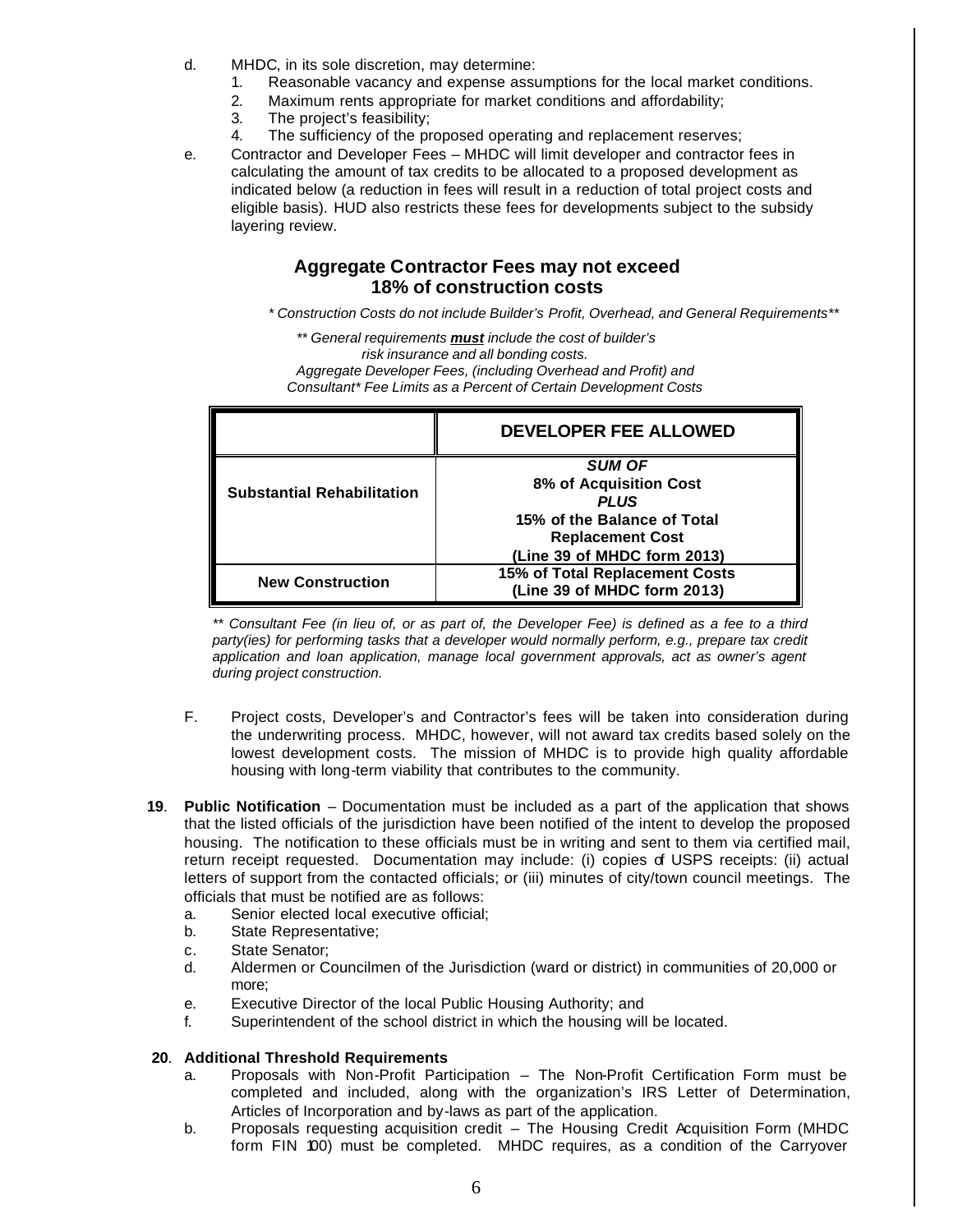Allocation, **that the applicant provide a legal opinion that the project is eligible for the acquisition credit**.

- c. Rehabilitation projects seeking the 9% tax credit Construction costs for rehabilitation must equal or exceed 40% of the total development costs.
- d. Tax Exempt Bond Financed Rehabilitation Developments For developments located in rural (non-MSA) areas, the construction costs for rehabilitation must equal or exceed 15% of the total replacement costs. For developments located in urban (MSA) areas, the construction costs for rehabilitation must equal or exceed 25% of the total replacement costs.
- e. All Rehabilitation Developments A capital needs assessment for the structure(s) must be included as part of the application. The assessment must be prepared by an experienced architect or engineer who is an independent third party, totally unaffiliated with the developer and/or the owner of the proposed development. The assessment may not be any older than 6 months prior to the application deadline. The assessment must include:
	- 1. An opinion as to the proposed budget for recommended improvements.
	- 2. An identification of critical building systems or components that have reached or exceeded their expected useful lives.
	- 3. A projection of recurring probable expenditures for significant systems and components impacting use and tenancy, which are not considered operation or maintenance expenses, to determine the appropriate replacement reserve deposits on a per unit per year basis.

## **C. Jurisdiction Notification**

The Code requires that the State allocating agency notify the chief executive officer of the local jurisdiction where each proposed development is to be located. When an application satisfies the threshold requirements, a notification will be sent to the chief executive officer of the local jurisdiction, the state senator and state representative for the district of the proposed development, and the executive director of the local public housing authority. Those notified will be given an opportunity to

comment on the proposed development. MHDC will consider the comments and may contact the local jurisdiction for additional information.

MHDC will also publish a notice in the local newspaper requesting public comment on the development. Public hearings will be held in St. Louis, Kansas City, and Columbia to afford the public an opportunity to comment on developments proposed in a given region.

#### **D**. **Evaluation Factors**

All applications submitted will be evaluated by MHDC staff using the following federal preferences and selection criteria:

- **1. Federal Preferences** Section 42(m)(1)(B)(ii) of the Code requires that the following be given preference when allocating the housing credit ceiling:
	- a. Projects serving the lowest income tenants.
	- b. Projects obligated to serve qualified tenants for the longest periods.
	- c. Projects which are located in qualified census tracts (as defined by the HUD) and the development of which contributes to a concerted community revitalization plan.

#### **2. Selection Criteria -**

- a. Project Location
	- 1. The site selected for the Project is crucial to the overall success of the development. Effort should be made to locate sites that are convenient to services and in neighborhoods that include a socioeconomic mix of households.
	- 2. Is the project located in a qualified census tract that qualifies for the 130% basis adjustment?
	- 3. Is it located in a low income county, defined as a county whose median income is below 80% (HUD definition of low income) of state's non-metropolitan area median income?
	- 4. If the development is located in a qualified census tract, does the development contribute to a concerted community revitalization plan?
	- 5. Is the project in a community demonstrating new employment opportunities and a corresponding need for additional housing, or in a "Development Ready" community as defined by the Missouri Department of Economic Development?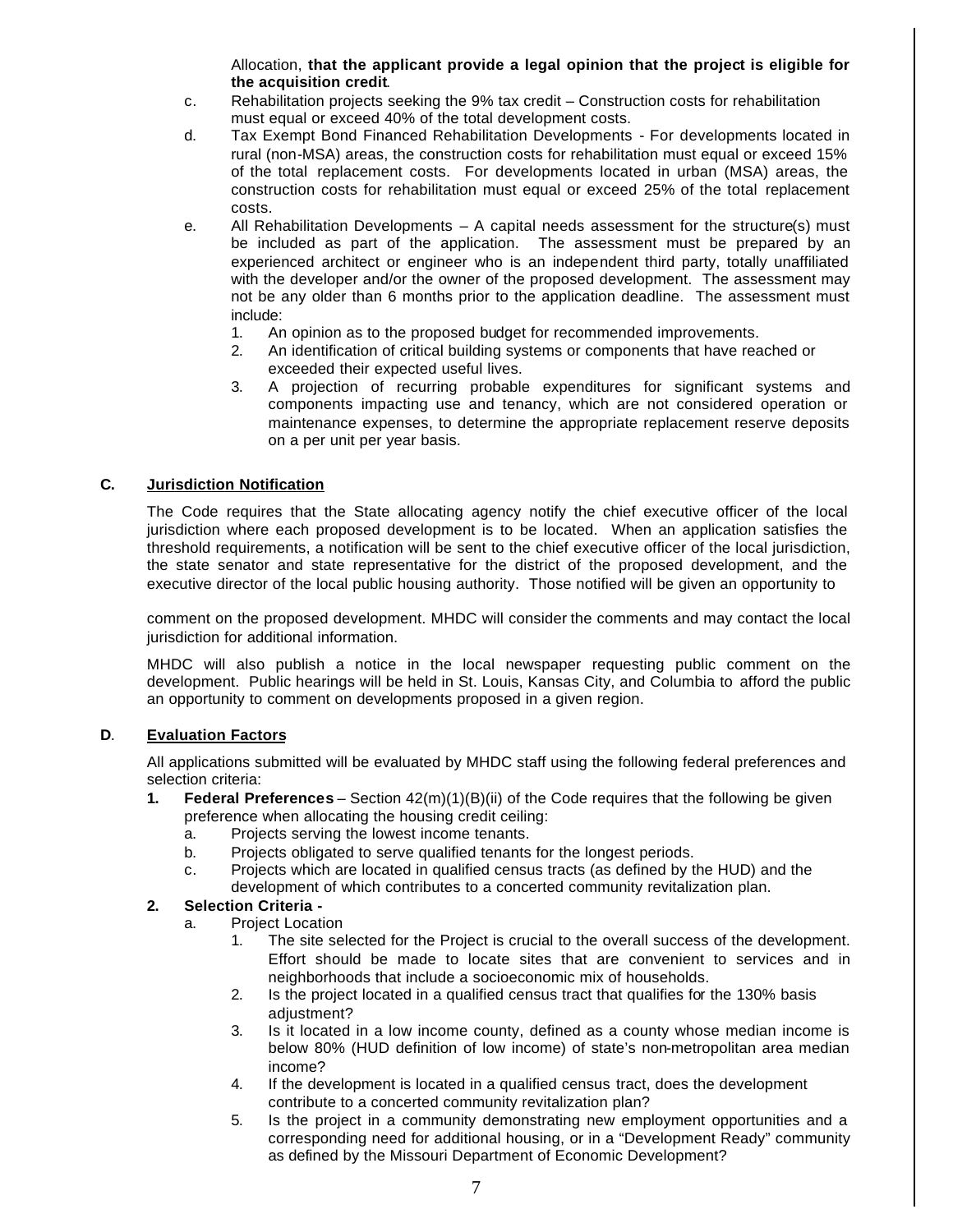- b. Housing Needs Characteristics:
	- 1. Does the market study indicate a need for the specific housing type that is proposed?
	- 2. Does this need correspond to the needs stated in the State's Consolidated Plan, or the needs identified by local officials?
	- 3. Are the unit sizes, unit mix and amenities suitable for the tenant population identified in the market study?
- c. Project Characteristics:
	- 1. Is the size of the development appropriate for the need and demand in the community?
	- 2. Are the unit sizes and mix of units appropriate for the community and the site?
	- 3. Will the proposed development preserve existing affordable housing stock or historic buildings?
	- 4. Is the project intended for eventual tenant ownership?
	- 5. Does proposed development rehabilitate housing that is a part of a community revitalization plan?
- d. Sponsor Characteristics:
	- 1. Has the applicant demonstrated the ability to proceed in an expeditious manner?
	- 2. Does the sponsor have previous favorable experience in developing affordable housing and a proven record with MHDC and/or other housing finance agencies ("HFA")? (Applicant must include a letter authorizing other HFAs to release information regarding their experience with the applicant.)
	- 3. Has the applicant demonstrated the experience and success of the proposed managing agent? This includes an excellent compliance record with MHDC and/or

other HFAs. (Applicant must include letter authorizing other HFAs to release information regarding their experience with the managing agent.)

- e. Tenant Populations with Special Housing Needs:
	- 1. Will the proposed development provide units for tenants with special needs such as:
		- a. Elderly persons, as defined by Section 42?
		- b. Persons with a physical disability?
		- c. Persons with a developmental disability?
		- d. Households that are very low income (below 50% of area median income)?
		- e. Single parent families (especially parents with two or more children)?
- f. Public Housing Waiting Lists:
	- 1. Will the development provide units for persons on waiting lists for subsidized housing? Is this verified by the local PHA?
	- 2. Does the proposal leverage funds from Public Housing sources, such as Hope VI?
	- 3. Will the units be made available to persons with Section 8 Housing Choice Vouchers?
- g. Tenant Populations of Individuals with Children.
- h. Projects Intended for Eventual Tenant Ownership

#### **3. Other**

- a. Special Identified Needs Within the State:
	- 1. Preservation of existing affordable housing.
	- 2. Affordable housing for low-income single-parent households.
	- 3. Affordable housing for large low-income households.
	- 4. Affordable housing for elderly low income households
	- 5. Affordable housing for homeless persons and families
	- 6. Affordable housing for persons with a physical disability.
- b. Local Government Support
	- 1. Does the applicant have local government support for the proposed housing evidenced by a letter of support from the most senior elected official of the jurisdiction in which the development is located?
	- 2. Does the applicant have the support of local housing agencies, including the local housing authority, or service providers that are familiar with the tenants who will reside in the development?
	- 3. Has the applicant shown that the development is part of a larger neighborhood revitalization plan that has been in place for not less than six months prior to the approved date of the allocation plan?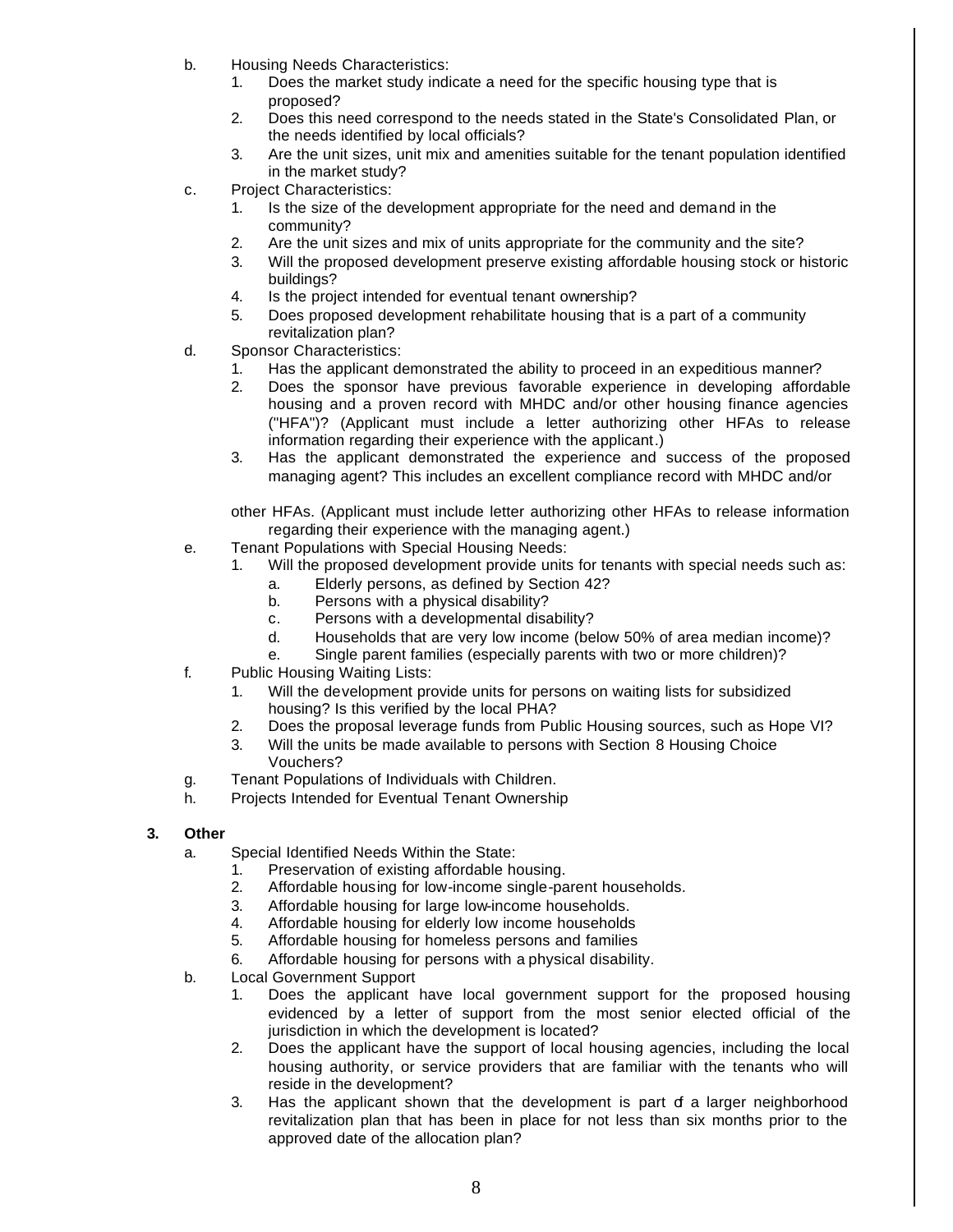- 4. Does the development have a financial commitment from a federal or local unit of government?
- c. Special Support Services
	- 1. Does the development provide self-sufficiency assistance for residents such as job training, computer literacy training and/or training for obtaining a G.E.D?
	- 2. If there is a need, will there be a childcare facility for residents' children?
	- 3. Is there a plan for after school tutoring, study hall and/or computer lab?
	- 4. Is there a plan for other specially designed community space and/or facilities to accommodate supportive services?
	- 5. Are there plans for youth development activities?
	- 6. Does the proposal address other needs of individuals with children?
- d. Proposed Site
	- 1. Significant Location/Site Features.
	- 2. Accessibility (Ingress/Egress) of site.
- e. Architectural features
	- 1. Special features regarding universal design or accessible space.
	- 2. Accessibility of common/public areas.
	- 3. Number of units accessible to and/or adaptable for persons with physical disabilities.
- f. Total development cost of proposed development.
- g. Proposed rents of project in relation to area median income and market rents.
- h. Does proposed development fulfill statewide housing needs?
- i. Is the proposed development consistent with the needs and priorities of the local community?
- j. Does the proposed development contribute to the overall goals of the Commission?
- k. Is the proposed development preserving affordable housing stock?
- l. Is the developer of the proposed development familiar with and have experience in the community in which the development will be located?
- m. Overall feasibility of proposed development.
- **4. Site Evaluation** After review of the accepted applications, MHDC staff will conduct a site visit to determine general site suitability. Sites will be evaluated on the following:
	- a. Marketability
	- b. 24 CFR 941.201 Site and neighborhood standards
	- c. Suitability of site regarding slope, noise (e.g., railroad tracks, highways), flood plain or wetland issues.
	- d. Other Environmental issues or concerns.
	- e. Conformance with neighborhood character and land use patterns.
	- f. Proximity to public transportation.
	- g. Proximity to shopping.
	- h. Proximity to schools.
	- i. Proximity to medical services.
	- j. Proximity to parks/playgrounds.

## **E**. **Development Standards**

- **1**. **General** Each development must satisfy the needs of the local area affordable rental market.
- **2. Additional Requirements** All housing projects must:
	- a. Comply with published MHDC design, submittal and construction standards (See #3 below).
	- b. Comply with applicable local, state and federal ordinances and laws.
	- c. Provide facilities, equipment and amenities appropriate for the intended occupants.
	- d. Be designed to meet the established construction budget.
	- e. Be designed to be economical to maintain.
	- f. For all developments with 12 or more units, regardless of funding source, a minimum of 5% of units must be designed in compliance with one of the nationally recognized standards for accessibility/adaptability to wheelchair users.
- **3**. **Design** MHDC adheres to the following standards in the design of all rental housing (See MHDC Architectural Procedures Manual dated February 1, 2003):
	- a. Construction codes as adopted by the governmental unit in which the development is located.
	- b. In the absence of locally adopted codes, the latest available edition of the International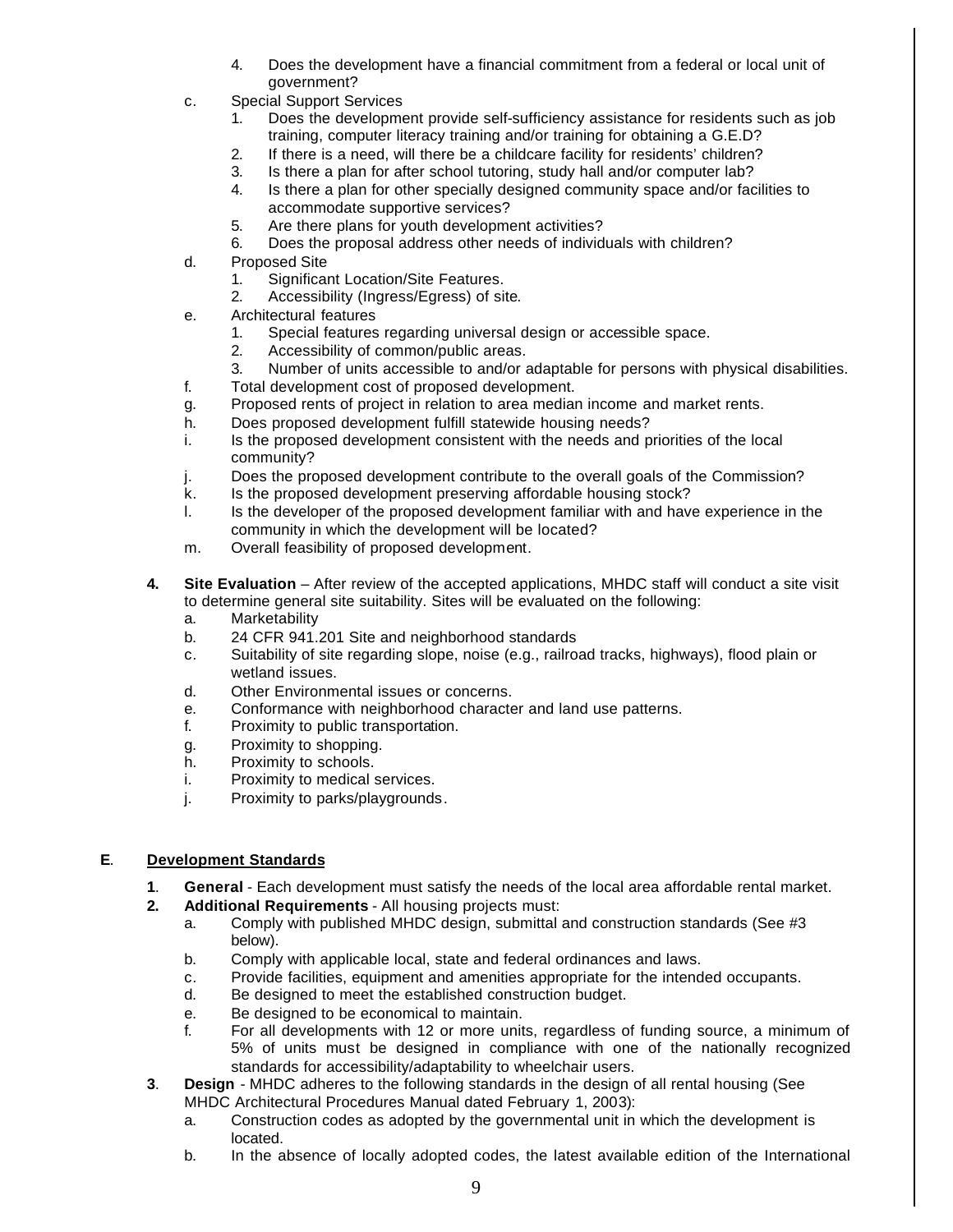Building Code (2000), the International Plumbing Code, the International Mechanical Code, the National Electrical Code and/or the International Residential Code.

- c. Local zoning ordinances.
- d. The Fair Housing Act of 1968, as amended.
- e. Proposals receiving federal, state, county or municipal funding may, in addition to the Fair Housing Act Guidelines, be required to comply with the Architectural Barriers Act of 1968, Section 504 of the Rehabilitation Act of 1973 and the Americans with Disabilities Act, all as amended.
- f. No part of any residential structure may be located within 30 feet of the outer boundary of a high-pressure gas and/or liquid petroleum transportation pipeline easement.
- g. No part of any residential structure may be located within 100 feet (horizontal) of any high voltage transmission lines.
- h. The **2000** International Energy Conservation Code (formerly the Model Energy Code) as published by ICC/CABO.
- i. For the control of lead hazards: the Lead Paint Poisoning Prevention Act, HUD Guidelines for the Evaluation and Control of Lead Based Paint in Housing, and the MHDC Lead Based Paint Policy.
- j. New units wired for internet access.
- **4. Additional Architectural Requirements** Applicants that receive an allocation of tax credits (4% & 9%) are required to:
	- a. Submit one complete set of construction documents (plans and specifications) to the MHDC architectural staff **prior to** the start of construction.
	- b. Provide the MHDC architectural staff an information sheet with a construction schedule, and the name and contact information of the project manager and project architect.
	- c. Notify the MHDC architectural staff, in writing, when construction has reached 90% completion.
	- d. Schedule a final inspection of all units/buildings with the MHDC architectural staff.
- **5**. **Equal Opportunity Standard** The Commission requires that occupancy of housing financed or assisted by MHDC shall be open to all persons regardless of race, color, religion, sex, familial status, disability, or national origin. Also, contractors and subcontractors engaged in the construction or rehabilitation of such housing shall provide equal opportunity for employment without discrimination as to race, color, religion, sex, familial status, disability, or national origin.

## **F**. **Underwriting Standards**

MHDC has adopted minimum underwriting standards for all developments that wish to compete for tax credits under this Plan. **These minimum standards must be met at the time of application. Developments that do not meet the following minimum underwriting standards will not be considered for an allocation of tax credits.** Implementation of these standards does not constitute a representation of the feasibility or viability of the development.

The following standards will be used in the underwriting of all proposals, including proposals financed with tax-exempt bonds requesting tax credits outside of the housing credit ceiling. Underwriting conclusions and requirements will be reflected on the MHDC form 2013, attached to each Conditional Reservation, Letter of Determination, and/or Carryover and Final Allocation letters.

- **1. Per Unit Cost** The per-unit replacement cost of tax credit developments shall not exceed HUD Section 221(d)(3) limits, adjusted to reflect increases in construction costs since their adoption in 1992, and further adjusted by HUD's high cost factor to reflect differences in geographic areas. To be consistent with other housing programs, which are defined by SMA, the Commission will include Lincoln and Warren Counties in the St. Louis maximum cost limits and Lafayette and Clinton Counties in the Kansas City maximum cost limits. (MHDC, in its sole discretion, may make exceptions on a case-by -case basis.)
- **2. Projects receiving HOME Funds** Federally imposed limitations will apply (See 24 CFR 92).
- **3. Projects receiving historic rehabilitation tax credit** will be allowed to deduct the residential portion of the Federal historic tax credit from the project cost to allow for stricter rehabilitation standards. (If known, the actual cost of this historic rehabilitation should be deducted, instead.)
- **4. Unique Development Characteristics** The Commission may consider higher construction costs that can be attributed to unique development characteristics, and which are consistent with the needs and priorities identified in the appropriate Consolidated Plan.
- **5. HUD Section 221(d)(3) Limits Variance** The Commission will accept a variance of 140% of HUD's Section 221(d)(3) limits for the St. Louis and Kansas City Metro areas. (MHDC, in its sole discretion, may make exceptions on a case-by-case basis. If the per unit credit amount does not exceed \$10,000, no waiver of this policy will be required.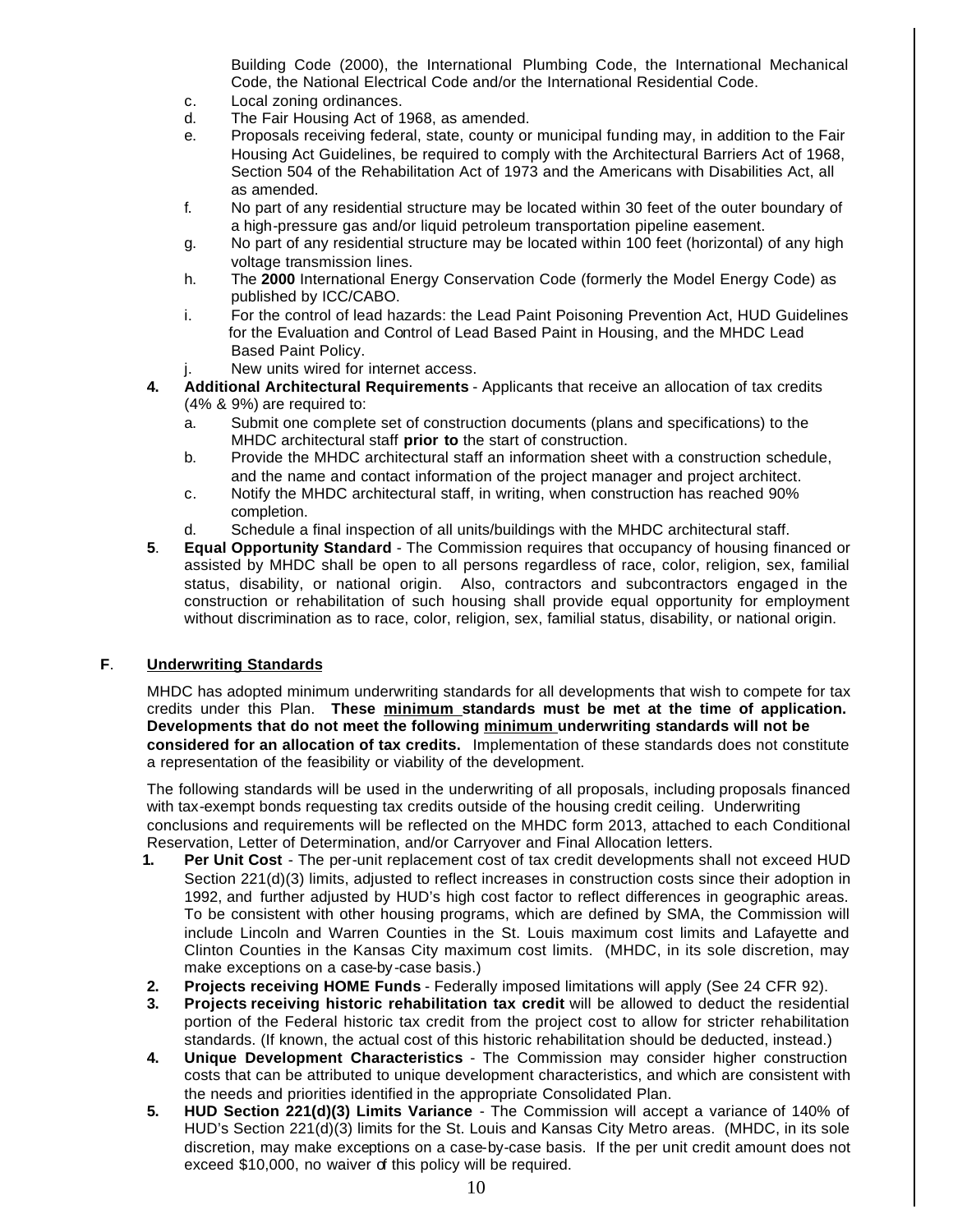- **6. Identity of Interest** The application must list any identity of interest between the sponsor, the developer, the architect, the contractor and all subcontractors, suppliers and vendors. If any identity of interest is not disclosed in advance, the cost of that contract/subcontract will not be recognized at cost certification.
- **7**. **Subcontractors and Suppliers** All subcontractors and suppliers must add reasonable commercial value to the product/services furnished
- **8. Developer and Contractor Fees** MHDC will limit developer and contractor fees and overhead in calculating the amount of tax credits to be allocated to a proposed development as previously stated and reflected in this document.

## **G. Minimum Underwriting Assumptions**

The following minimum underwriting assumptions will be used for processing the application. These are minimum requirements. Results of the market study may require different, more conservative assumptions.

- **1. Rents** Rents that are below prevailing market rents.
- **2. Vacancy Rate** A vacancy rate from 5% to 7% of gross rental income.
- **3**. **Operating Expenses** Per Unit Per Annum Operating Expenses (PUPA) of \$2,800 for rural developments and \$3,100 for metro developments (higher for developments that are providing additional services), with tax abatement. The following applies when calculating the PUPA operating expenses:
	- a. Minimum insurance expense of \$200 PUPA;
	- b. Minimum real estate taxes of:
		- 1. \$300 PUPA for rural developments; and
		- 2. \$500 PUPA for metro developments.
	- c. Minimum replacement reserves of \$300 PUPA;
	- d. Maximum management fee of \$30 per unit per month;
	- e. MHDC **does not allow** an Asset Management fee in operating expense;
	- f. MHDC **does not allow** a syndicator or general partner fee in operating expense;
- **4. Debt Coverage Ratio** A minimum of 1.2 debt coverage for the aggregate of all amortized debt.
- **5**. **Income Growth** Annual Rental Income Growth of 2%
	- **Expense Growth** Annual Operating Expense Growth of 3%

#### **H. Determination of Tax Credit Amount**

The Code and the State Tax Relief Act require that MHDC allocate to a development the amount of federal and state tax credits that MHDC determines is necessary for the financial feasibility of the development and its viability as a qualified low-income housing development throughout the credit period. MHDC retains the right, in its sole discretion to: (i) reserve less than the amount requested on the application; (ii) reserve less than would result by using an applicable fraction of 100%; and to deny approval of any tax credit amount. MHDC will evaluate each proposed development, taking into account such factors as it determines relevant, including, but not limited to, the following items:

- **1.** Project cost, including the reasonableness of cost per unit, developer fees and overhead, consultant fees, builder profit and overhead, and syndication costs;
- **2.** Sources and uses of funds and the total financing planned for the development, including the ability of the development to service debt;
- **3.** Project income and expenses, including a determination of the reasonableness of the proposed operating costs and the affordability of the proposed rents;
- **4.** The proceeds or receipts expected to be generated by reason of the tax credit;
- **5.** The percentage of the credit dollar amount used for project costs other than the cost of nonbasis items;
- **6.** The use of federal funds and other assistance (applicable HUD subsidies will be subject to a subsidy layering review based on HUD's most current subsidy layering review guidelines);
- **7.** Other factors which may be relevant to the economic feasibility of the development, such as the area economy or the housing market; and
- **8.** The determination of Total Development Costs and the balancing of Sources and Uses.
- **9.** MHDC will arrive at the credit amount needed by using three calculation methods. The amount of credits reserved will be no greater than the smallest of the amounts resulting from the three calculation methods. MHDC retains the right to reserve less than the result of the three methods. The calculation methods are:
	- a. Method One: Qualified Basis Calculation;
	- b. Method Two: Funding Gap Calculation; and
	- c. Method Three: Cost Reasonableness Calculation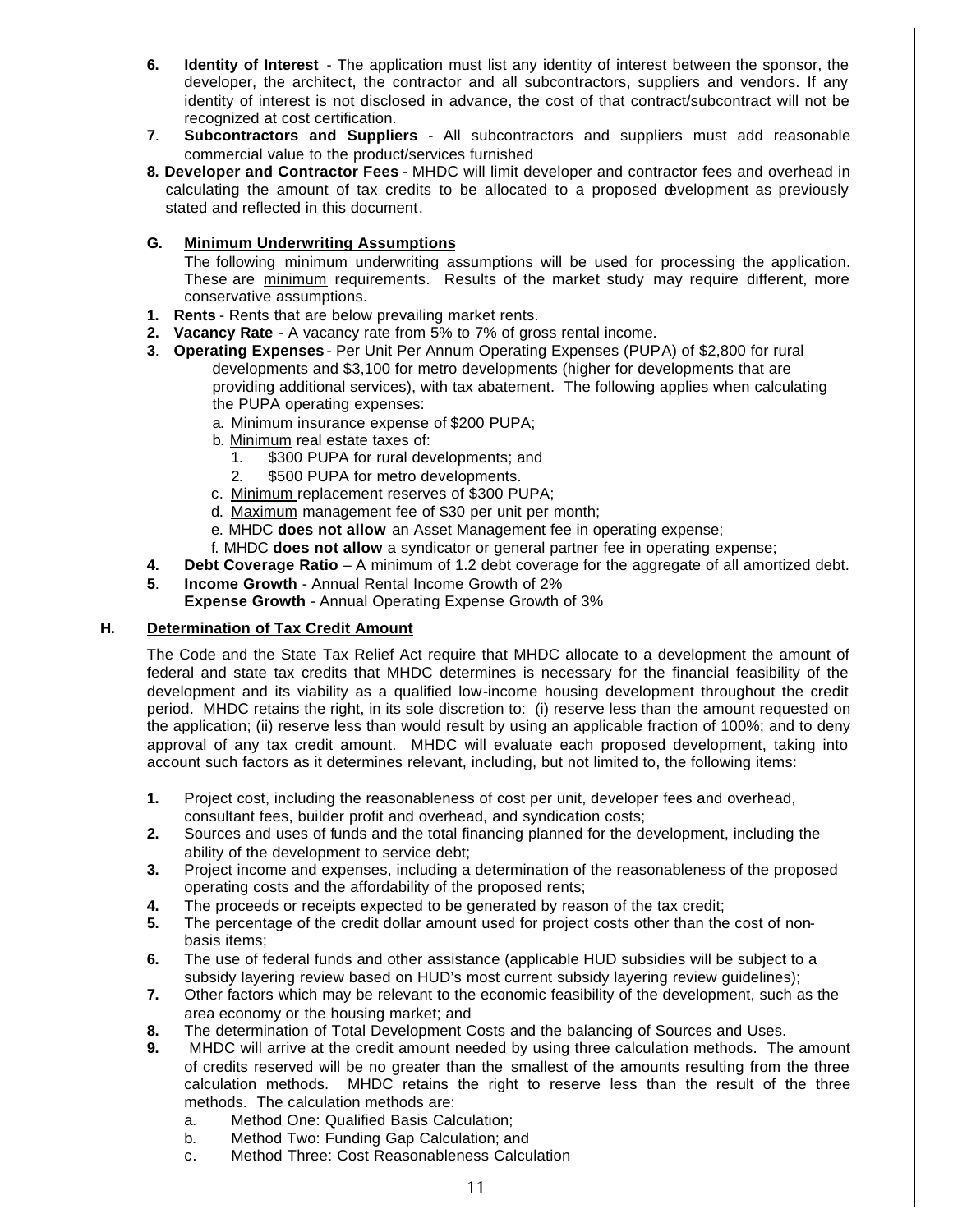- **10.** Assumptions used for calculations mentioned in #9 above For evaluation purposes during the Eligibility Cycle, MHDC will select:
	- a. An applicable percentage based on current trends The applicable percentage to be used for the current year will be reflected in the revised Fin 100; and
	- b. A tax credit equity factor based on current market trends The tax credit equity factor that will be used for the current year will be announced in August 2003. This will establish the minimum equity factor that will also be used in the evaluation process at both Carryover and Final Allocation.
- **11.** The 130% increase in basis allowed for developments located in any of the following areas.
	- a. Qualified Census Tracts
	- b. Difficult Development Areas
- **12.** Based on its evaluation, MHDC will estimate the amount of tax credits to be reserved for the development. If there are changes in the sources and/or uses of funds or other material changes at various stages of processing, MHDC will, if necessary, adjust the tax credit amount to reflect the changes (not to exceed the amount reserved or allocated), and the tax credit amount may be reduced. This determination is made solely at MHDC's discretion and is in no way a representation as to the actual feasibility or viability of the development.
- **13.** The analysis to determine the tax credit amount necessary will be conducted at the following processing stages:
	- a. The time of preliminary application,
	- b. The time a carryover allocation is approved (if applicable); and
	- c. The time the development is placed in service (after all project costs are finalized and a third party cost certification has been completed) and requests issuance of IRS Form(s) 8609.

## **I. Award of Conditional Reservation**

Developments that receive approval from the MHDC Board of Commissioners will be awarded a Conditional Reservation (the "Reservation") of tax credits. Reservations may be made subject to such conditions as MHDC determines necessary or appropriate to assure that the development will meet the goals of this Plan in a timely manner. This may include, but is not limited to, the development's progress toward completion and compliance with MHDC and federal and state tax credit requirements. Should MHDC learn that any principal involved with a proposed development has serious and/or repeated non-performance or non-compliance issues in Missouri or any other state at the time of application, the application will be rejected. The prior performanc e considered might include, but is not limited to, progress made with previous tax credit reservations, development compliance and payment of fees.

Each sponsor receiving a reservation of tax credits is required to schedule a meeting with MHDC staff to discuss the proposal and the processing procedures. At this meeting, the sponsor will receive the reservation for the approved development. Attached to and made a part of each reservation is the MHDC form 2013, which reflects MHDC's underwriting of the development (i.e. tax credit allocation, approved rents, total development costs, operating budgets, debt service and sources and uses). This underwriting in no way assures feasibility or viability of the development. It is the MHDC declaration of approved rents and credit allocation at this stage of processing.

#### **Reservations will expire on August 1, 2004 All projects receiving a reservation must apply for a carryover allocation prior to this expiration date**.

Initial monthly rents shall not exceed those MHDC approved rents as reflected on the MHDC Form 2013 attached to the Reservation, Carryover and Final Allocation letter. Any increase in the annual rents must be approved by MHDC.

#### **J. Revocation of Reservations**

A reservation is subject to revocation should the development sponsor fail to comply, in a timely manner, with the conditions thereof; including, but not limited to, failure to provide evidence, satisfactory to MHDC, of financial feasibility, sufficient progress toward placement in service or eligibility for a carryover allocation.

# **II. CARRYOVER ALLOCATION**

#### **A. Requirements for Carryover Allocation**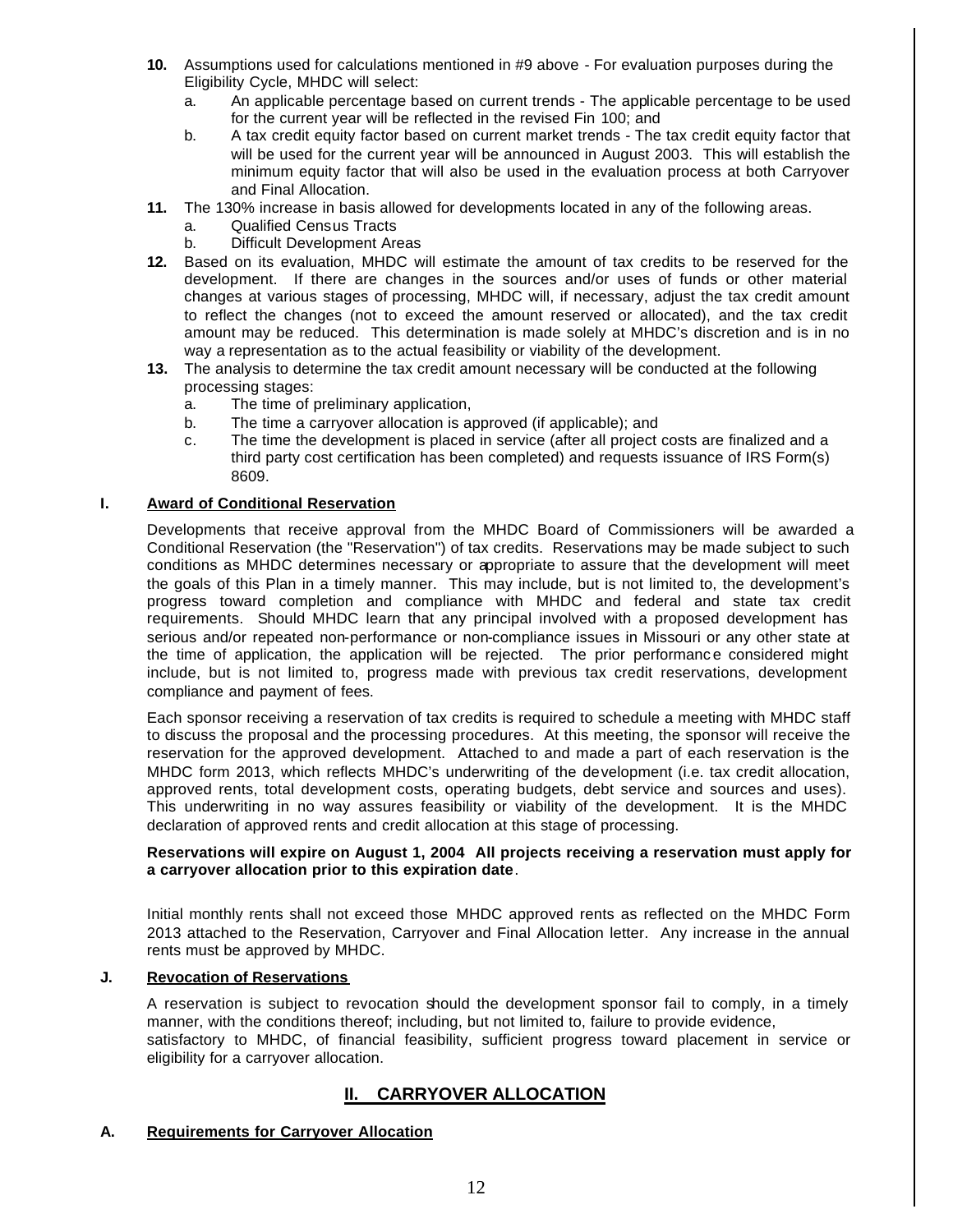The Code allows an allocation of federal tax credits to a qualified building(s) that will not be placed in service in that year, provided that:

- **1.** The building(s) is placed in service by December  $31<sup>st</sup>$  of the second calendar year following the year of allocation; and
- **2.** The taxpayer's basis in the building(s) is more than 10% of the reasonably expected basis in the building(s) as of December  $31<sup>st</sup>$  of the second calendar year following the year the carryover allocation is made. The required basis amount must be achieved by the later of:
	- a. The close of the calendar year in which the allocation is made: or
	- b. Six months after the date of the carryover allocation.

To be considered for a carryover allocation, the Owner will be required to submit an application package that contains the following:

- **1**. An updated application.
- **2**. A completed, signed (original signatures in blue ink) and notarized Low-Income Housing Tax Credit Carryover Allocation Owner Certification (MHDC Form 3342).
- **3**. A copy of a Warranty Deed.
- **4**. Copies of Firm Commitments\* for all Construction and Permanent financing sources The copy of an enforceable commitment for all loans, grants, and/or owner equity that will be used for the construction and permanent funding of the project must be included as part of the application for carryover allocation. The commitments must be on entity letterhead, dated, signed by an authorized official and contain the following information:
	- a. The financing or equity amount;
	- b. The interest rate of the loan;
	- c. The loan term and amortization period;
	- d. The debt service amount;
	- e. The name, email address, and phone number of the contact person; and
	- f. The date the Firm Commitment will expire.
- **5**. Copy of Firm Equity Commitment. A copy of the Firm Commitment from the equity provider must be included as a part of the application. The commitment must be on the equity provider's letterhead, dated, signed by an authorized official of the equity provider and contain the following information:
	- a. The anticipated credit amount;
	- b. The estimated equity amount:
	- c. The cents per equity dollar being paid for the tax credits;
	- d. The pay-in schedule;
	- e. The name, email address, and phone number of the contact person; and
	- f. The date the Firm Commitment will expire.

\* MHDC defines Firm Commitment (for 4 and 5 above) as follows: The authorized body (Investment Committee, Loan Committee, Board, etc.) of the financing and/or equity source must have given approval and the commitment is subject only to those conditions which are totally under the control of the Owner to meet. The terms and conditions must be clearly identified in the commitment letter. Application and commitment fees must have been paid or must be required to be paid upon closing.

- **6**. Attorney's Opinion letter.
- **7.** An Independent Auditor's Certification of 10% expenditures*,* completed by an independent tax accountant, submitted on firm letterhead, dated and signed by the person performing the certification. MHDC Form 3343 provides required wording of the certification. Section 42(h)(1)(E)(ii) of the Code allows up to 6 months after the date of the Carryover Allocation to fulfill the requirement to expend more than 10% of the reasonably expected basis. MHDC has chosen the more restrictive language of requiring the 10% test to be completed by December 1<sup>st</sup> of the year the allocation is made to fulfill MHDC's IRS reporting requirements.
- **8**. Rehabilitation projects requesting acquisition credits must provide an opinion from an independent tax attorney confirming the project's eligibility under Section 42(d)(2)(B) of the Code.
- **9.** Evidence of all necessary Planning and Zoning approvals.
- **10.** A check for an amount equal to 4% of the annual credit amount requested in the Carryover application.
- **11.** An updated 15-year pro forma operating budget.
- **12**. Such other documents or certifications as MHDC determines necessary or useful in the determination that the development is eligible for a carryover allocation.

#### **B. Carryover Allocation Agreement**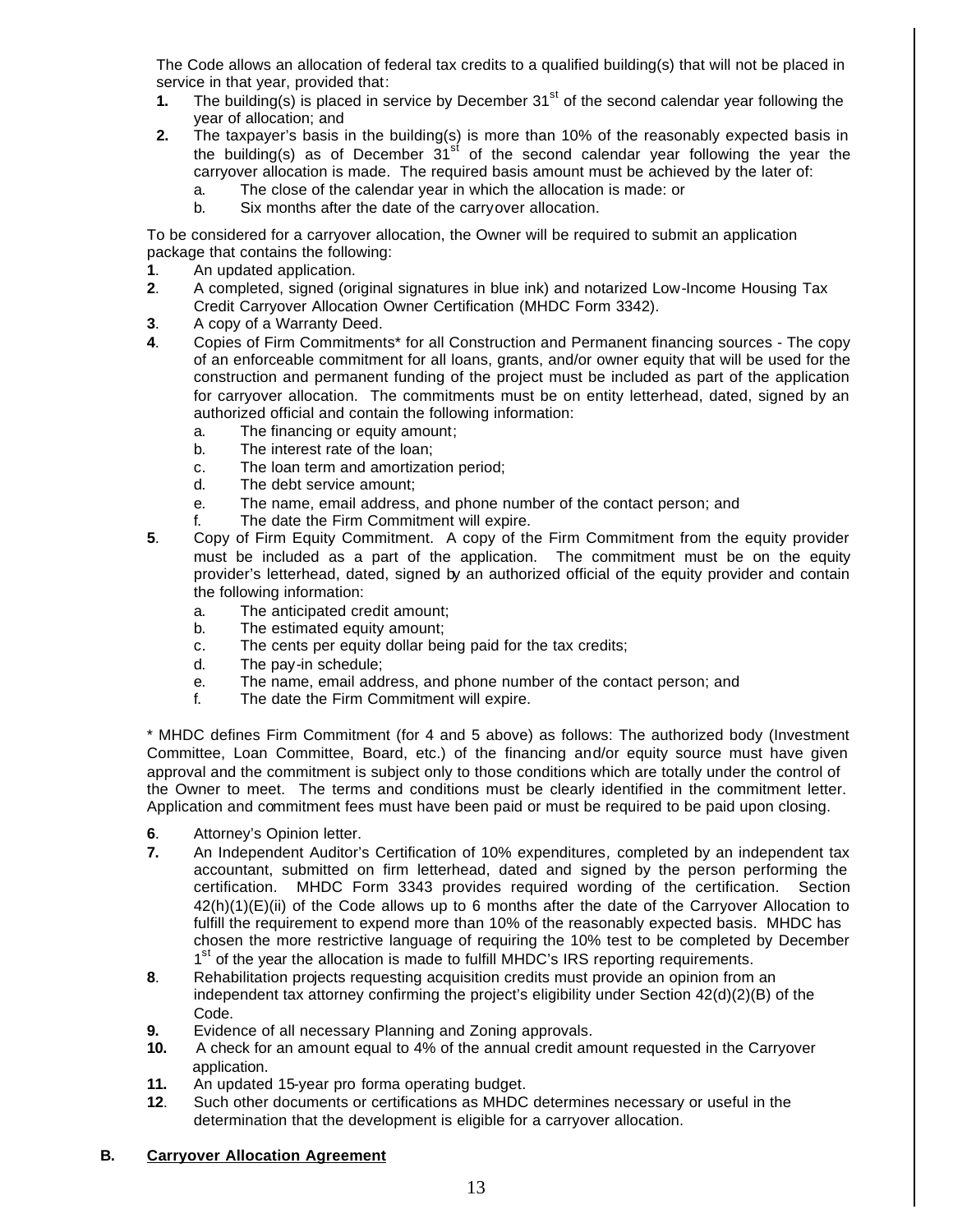Developments that satisfy the requirements for a Carryover Allocation of tax credits will be required to enter into a Carryover Allocation Agreement. This document will define the amount of tax credit allocated to the project, the low-income unit set-asides, the percentages of median income to be served, the special housing needs units committed to (if any) and any other such requirements as MHDC may apply. A Carryover Allocation is for a specific credit amount which **may be reduced, if warranted, at the time a final allocation is made** .

## **C. Recapture of Carryover Allocations**

MHDC retains the right to recapture a carryover allocation of credits to a development prior to the end of the two-year carryover allocation period allowed under the Code. Each carryover allocation will be subject to a written agreement that will contain conditions and deadlines that are precedent to a final allocation of tax credits by the Commission. Should the development or owner fail to comply with all such conditions and deadlines, MHDC may, in its sole discretion, rescind the carryover allocation and use the recaptured credits for other developments.

# **lV. FINAL ALLOCATIONS**

Developments that received a carryover allocation of federal credits must be placed in service by the end of the second year following the year of the allocation or the tax credits are subject to recapture. The placed in service date for new construction is the date on which the building is certified as being suitable for occupancy in accordance with state or local law. The placed-in-service date for rehabilitation is the close of the 24 month period over which the expenditures are aggregated and the rehabilitation process is certified as being complete.

MHDC will make final allocations of tax credits no later than the end of the year in which an eligible building or development which has received a reservation, a letter of determination or a carryover allocation is placed in service. The credit amount that will be allocated is based on MHDC's final determination of the qualified basis for the building or development based on an accountant's certification of final costs provided by the Owner and a final determination of the credit amount as outlined in Section II.H. **The final credit amount allocated may be less than the amount reserved or allocated previously**.

Owners may submit a request for a final allocation of tax credits at any time during the year, however, no later than December 10th. MHDC will establish a reasonable year-end deadline of December 10th for eligible developments that must be placed in service. The earlier deadlines enable MHDC to efficiently complete its reviews and documents prior to the IRS deadline of December 31st.

## **A. Requirements for Final Allocation**

Owners will be required to submit a request for Final Allocation, which must include the following items:

- **1**. A completed and signed **(original signatures in blue ink)** Owner's Development Costs and Low-Income Housing Tax Credit Cost Certification (MHDC Form 3340).
- **2.** A completed, signed **(original signatures in blue ink)** and notarized Tax Credit Addendum to the Owner's Development Costs and Low-Income Housing Tax Credit Cost Certification, including Table A (MHDC Form 3340-A).
- **3**. An Independent Auditor's Report (**for the complete project**)*,* completed by an independent tax accountant, submitted on firm letterhead, dated and signed by the person performing the audit. MHDC Form 3340-B provides required wording.
- **4**. A completed Owner's Attorney's Opinion by an independent tax attorney. MHDC Form provides required wording.
- **5.** A completed, signed **(original signatures in blue ink)** and notarized Low-Income Housing Tax Credit Development Financing Certification (MHDC Form 3341). A copy of the Note and recorded Deed of Trust must be provided for **each** source of financing.
- **6.** A Certificate of Occupancy for each building in the project or a Certificate of Substantial completion for each rehabilitated building if the jurisdiction does not issue a Certificate of Occupancy for such units. MHDC will use the date on these documents as the placed in service date for the IRS Form(s) 8609.
- **7.** Photos of the completed building(s) identified by address and Building Identification Numbers ("BINs"). For private activity bond-financed projects, MHDC staff will assign BINs.
- **8.** A complete copy of the executed latest Partnership Agreement.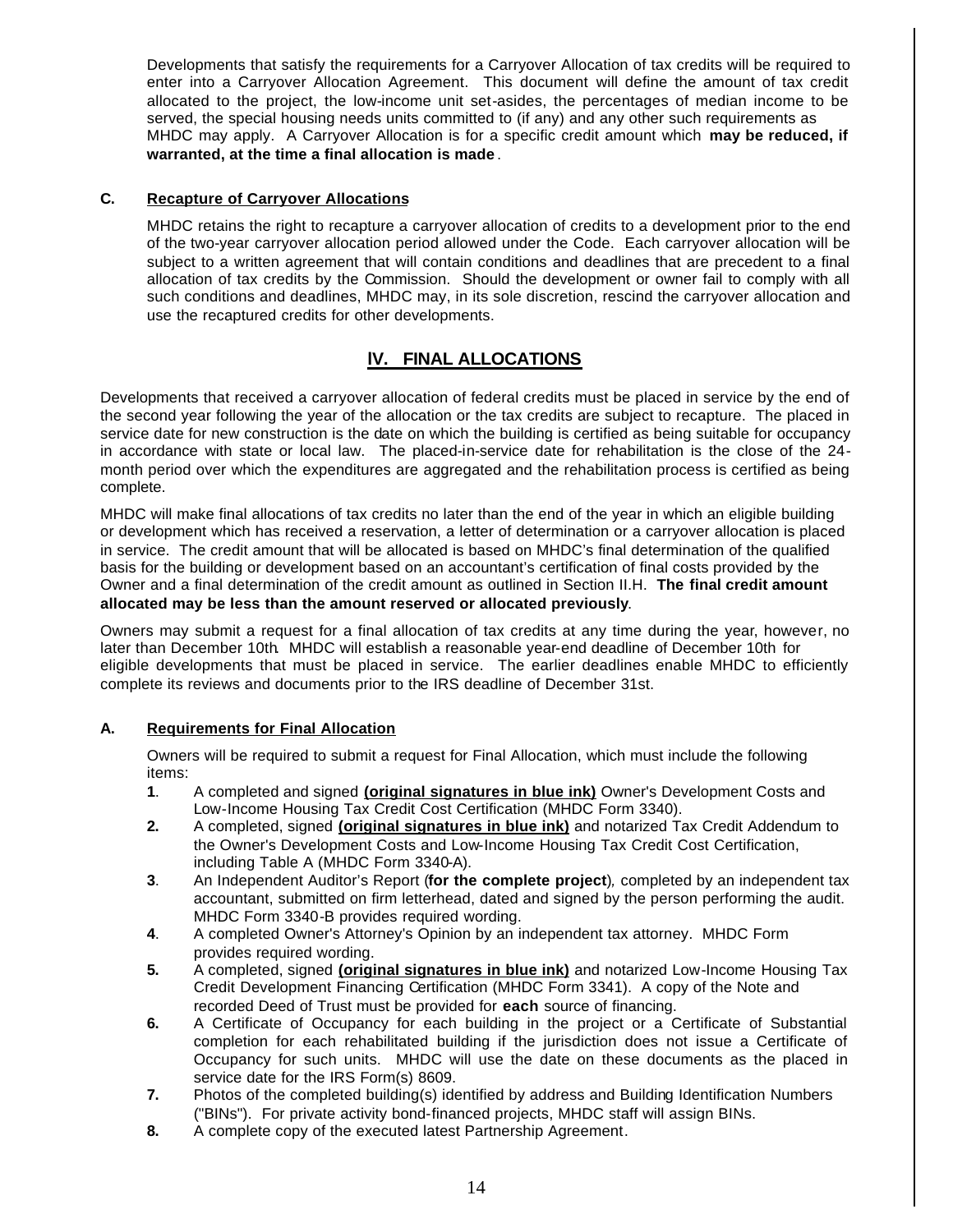- **9**. Rehabilitation projects requesting acquisition credits **must provide an opinion from an independent tax attorney confirming the project's eligibility under Section 42(d)(2)(B) of the Code.** (For projects that did not receive a Carryover Allocation).
- **10.** A completed Partial Subordination to the Land Use Restriction Agreement **from every lien holder(s)** with **original signature in blue ink** (See Section IV.C).
- **11.** A check for the final allocation fee (only if the project did not receive a carryover allocation).
- **12**. Check for the compliance monitoring fee.
- **13**. MHDC compliance training certificate for owner, representative, property manager and site manager.
- **14**. A copy of the MHDC Final Inspection Report.
- **15**. An updated 15-year pro forma operating budget.
- **16**. A completed Plan Review Worksheet.

#### **Additional requirements for Developments Financed with Private Activity Bonds**

- **17**. Election of Applicable Percentage.
- **18.** Issuer Certificate including the date the Certificate was issued.
- **19.** Designation of placed in service date for Gross Rent Floor effective date.
- **20.** Agreement for Section 42(m)(2)(D) Determination.

#### **B. Cost Certification/Audit Requirements**

The MHDC criteria for cost certification for various development types are as follows:

- **1. For developments of 12 units or less**, the Commission will accept certification of costs from the development owner.
- **2. For developments of 13 units or more**, owners must submit a cost certification, supported by an Audit Report of an independent Certified Public Accountant. Such Audit Report will be prepared in accordance with generally accepted auditing standards and MHDC Guidelines.
- **3. For Rural Development projects**, the cost certification accepted by Rural Development must be submitted.
- **4. For developments of 13 units or more**, owners must yearly submit an annual audited operating statement.

## **C. Land Use Restriction Agreement**

Section 42(h)(6) of the Code requires that a development be subject to "an extended low-income housing commitment". The Commission complies with these requirements by the execution and recording of a Land Use Restriction Agreement (the "LURA") at the time the development is placed in service. The LURA sets forth, as covenants running with the land for a minimum of thirty (30) years (or additional years if the development owner has committed to a longer use period), the low-income unit set-asides, the percentages of median income to be served, the special housing needs units committed to (if any), and any other such requirements as MHDC may apply based on the allocation plan.

The development owner will be required to have all lien holders of a development complete and sign a "Partial Subordination to the Land Use Restriction Agreement". Section 42(h)(6)(E)(ii) of the Code requires that even in the event of foreclosure, deed in lieu of foreclosure or unwillingness to maintain the low-income status of the project, that for a period of 3 years the following is not permitted: (i) The eviction or the termination of tenancy (other than for good cause) of an existing tenant of any low-income unit; or (ii) The gross rent can not be increased for any low-income unit. The Partial Subordination to the Land Use Restriction Agreement will require all lien holders to honor those provisions of the LURA.

#### **D. Issuance of IRS Form 8609**

IRS Form 8609(s) will not be issued by MHDC until the following conditions have been met **(no exceptions will be made):**

- **1**. Each building in the project (all buildings) is a qualified low-income building as defined by Section 42 of the Code. MHDC will not issue 8609(s) for any portion of an incomplete development.
- **2.** The owner and the development are in compliance with the terms of the LURA.
- **3.** The owner has provided, in a format provided by MHDC, a completed final application package (for the complete development).
- **4.** The owner has provided a copy of the latest executed partnership or operating agreement.
- **5.** The owner has paid the final allocation fee (if applicable) and the compliance monitoring fee.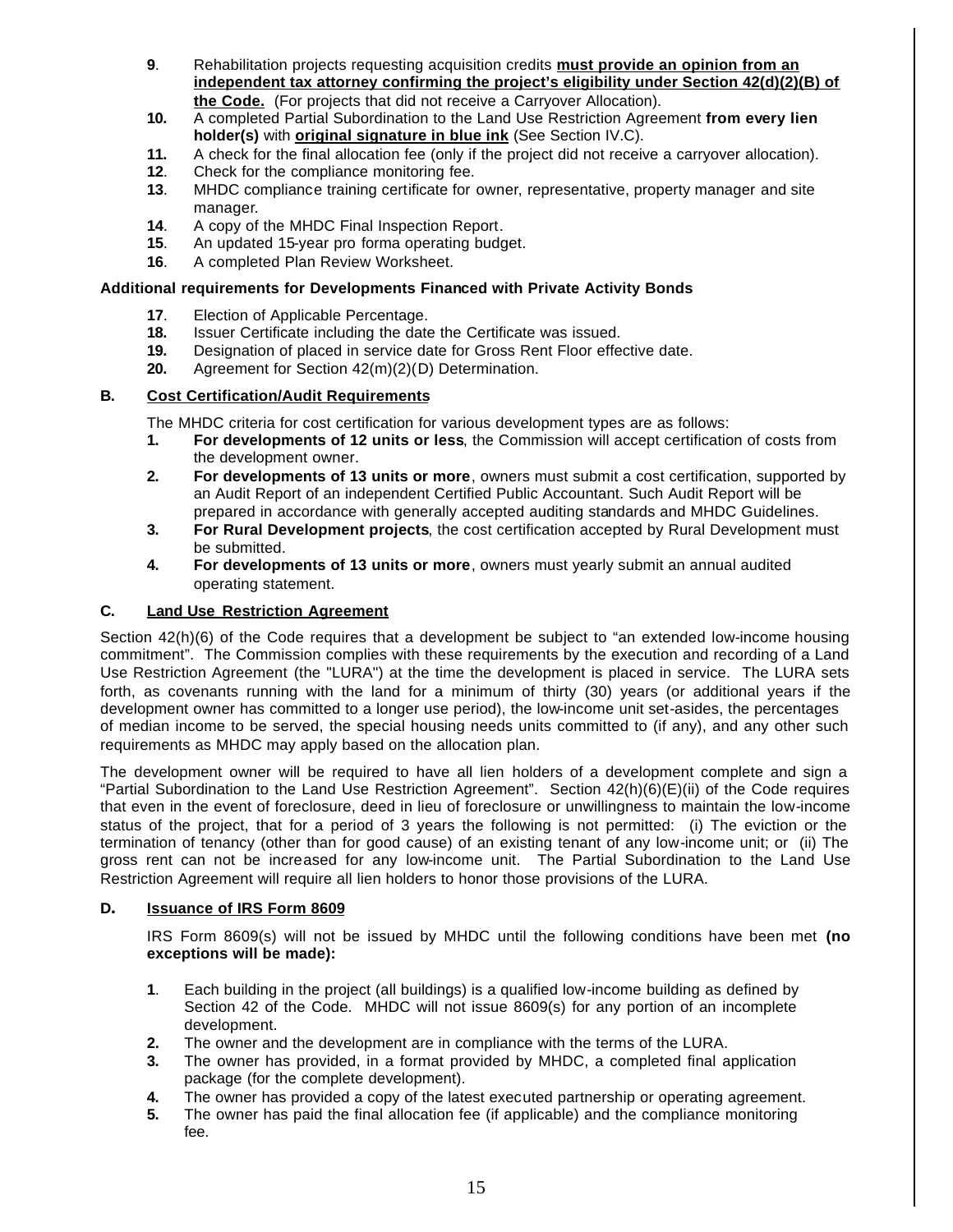- **6.** The owner representative and the management agent have successfully completed a compliance training session conducted or approved by MHDC.
- **7.** MHDC has completed its final inspection of the property.
- **8.** MHDC has made its final determination of the credit amount and its final determination pursuant to Section 42(m)(2) of the Code.

# **V. DEVELOPMENTS FINANCED WITH TAX-EXEMPT BONDS**

Tax-exempt private activity bond financed developments are eligible for federal and state tax credits without competing for an award from MHDC's annual housing credit ceiling. That is the only requirement of this plan that does not apply. Unless otherwise stated, these developments must comply with all other provisions of this Plan.

Under Section 42(h)(4) of the Code, developments financed with tax -exempt bonds may be entitled to the 4% tax credits outside the federal housing credit ceiling. The bonds must have received an allocation of private activity bond cap pursuant to Section 146 of the Code, and principal payments on the bonds must be applied within a reasonable period to redeem the bonds. Tax credits are allowed for that portion of a development's eligible basis that is financed with the tax-exempt bonds. If 50% or more of a development's aggregate basis is so financed, the development is entitled to credits for up to the full amount of the qualified basis.

Developments financed with tax-exempt bonds are required by the Code to apply through the state credit agency for an allocation of tax credits and for a determination that the development satisfies the requirements of this Plan. The proposal does not have to compete in the competitive cycle, so Owners may submit an application at any time, but must meet all other requirements of the application process, including the Threshold requirements (See Section II.B).

The Owner must submit a request for LIHTCs to MHDC after the issuer of the bonds has approved an "inducement" for the development and after the development has been assured that private activity bond volume cap is available. If the development is seeking mortgage insurance through the Federal Housing Administration (FHA), or credit enhancement from another source, the Owner should submit the request to MHDC after the credit enhancer has approved a preliminary mortgage amount.

MHDC is required by the Code to notify the Chief Executive Officer of the local jurisdiction where the proposed development will be located, of the tax credit application, and provide adequate opportunity for comment.

MHDC staff will review the application, determine whether the development is eligible and meets the requirements of this Plan, and make an initial determination of the development's tax credit amount.

For mixed-income developments financed with private activity bonds, when feasible and practicable, MHDC requires that Low-Income units be distributed proportionately throughout each building, and each floor of each building, of the development and throughout the bedroom/bath mix and type. Both market rate and low-income units must have the same design regarding unit amenities and square footage. Amenities include, but are not limited to, fireplaces, covered parking, in-unit washer/dryers, etc.

If the development loan will be FHA-insured, MHDC will complete a HUD-required subsidy-layering review to assure that the development complies with HUD guidelines pursuant to Sec. 911 of the 1992 Housing and Community Development Act.

MHDC will provide the Owner and the bond issuer with a letter confirming that the development satisfies the requirements of the Plan and stating the preliminary amount of tax credits. At this time, MHDC will request that the issuer confirm MHDC's determination of the tax credit amount, as required by the Code.

In the year in which the development is placed in service, the Owner must request a final allocation of credits. MHDC will provide an application package for final allocation requests. All allocation requests must be submitted by December 10th in order to permit timely review and preparation of documents.

Developments receiving credits in accordance with this section are required to follow the same final allocation application process as described herein and to enter into a LURA which will govern the low-income use and any other Plan requirements.

# **Vl. OWNER ELECTIONS**

#### **A. Applicable Credit Percentage for Federal Credits**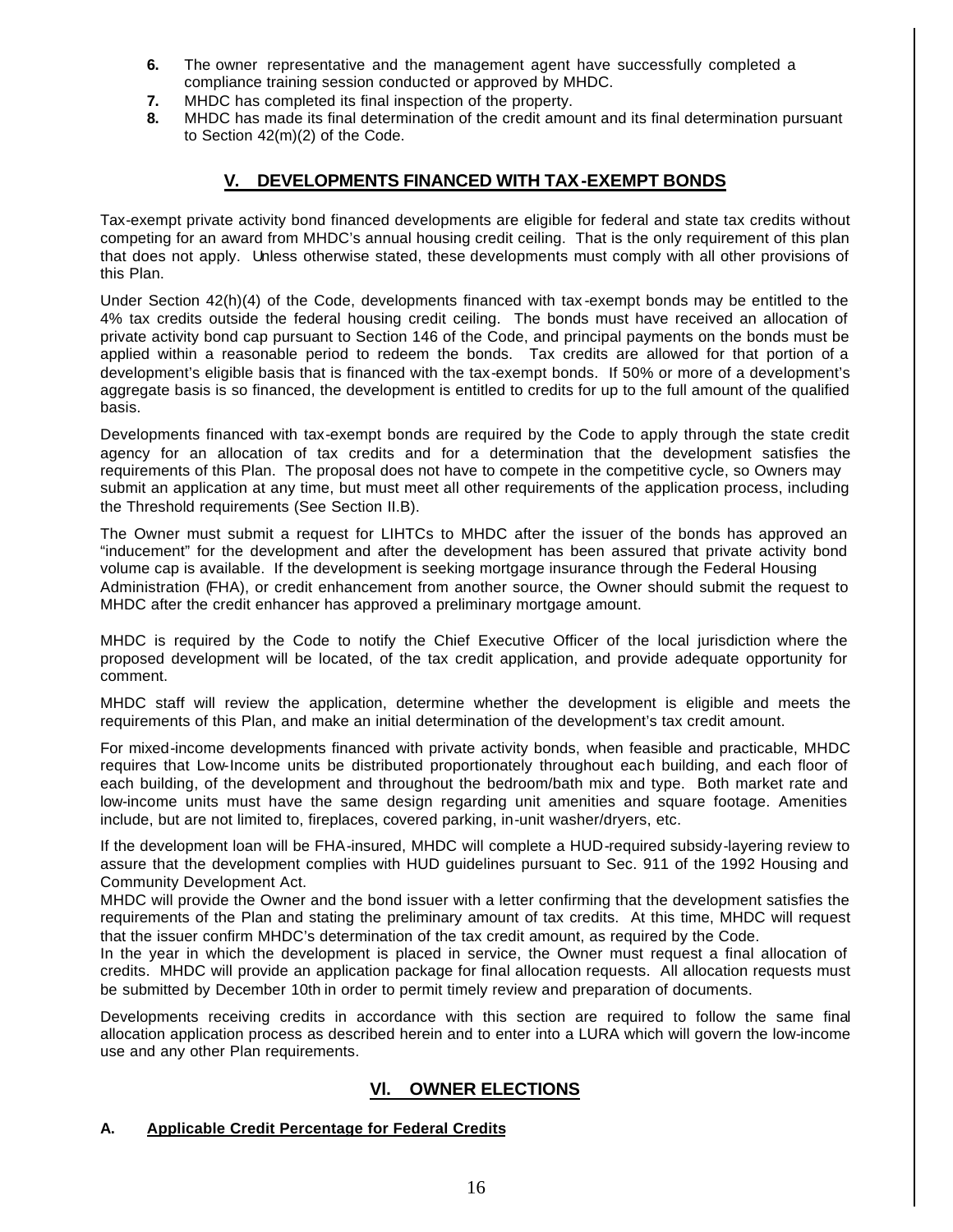The applicable percentage (except for developments financed with tax exempt bonds) may be "locked in" at two points during the allocation process, (i) the month in which such building is placed in service, or (ii) at the election of the taxpayer, at the time of a carryover allocation. The Commission's Carryover Allocation Agreement provides a space for such election.

For developments financed with tax-exempt bonds, the applicable credit percentage is established at either, (i) the month in which the building is placed in service, or (ii) at the owner's election, the month in which the bonds are issued. If the latter is desired, the Election Statement (form provided by MHDC as exhibit to the Letter of Determination) must be signed by the owner, notarized and submitted to MHDC before the close of the fifth calendar day following the month in which the bonds are issued.

#### **B. Gross Rent Floor**

Section 42(g)(2)(A) of the Code provides that a Low-Income unit is "rent restricted if the gross rent for such unit does not exceed 30% of the imputed income limitations applicable to the unit. Under Revenue Procedure 94-57, the effective date of the income limitation used to establish the gross rent floor is the time the Commission initially allocates a housing credit dollar amount to the development (that is, the date of a carryover allocation, or if no carryover allocation is made, the date of final allocation) unless the Owner designates a building's placed in service date as the effective date for the gross rent floor. Such designation must be made by advising the Commission in writing no later than the placed in service date. The Carryover Allocation Agreement provides a space for such designation. The effective date used for the determination of the gross rent floor for developments not seeking a carryover allocation will be the date of final allocation, which normally follows the placed in service date.

For Developments financed with tax-exempt bonds, the effective date of the income limitation used to establish the gross rent floor is the date the Commission issues a Letter of Determination for the building, unless the Owner designates a building's placed in service date as the effective date for the

gross rent floor. Such designation must be made by advising the Commission in writing no later than the placed in service date.

The gross rent floor election does not replace the MHDC requirement that the initial monthly rents shall not exceed those MHDC approved rents as reflected on the MHDC Form 2013 attached to the Reservation, Carryover and Final Allocation letter. Any increase in the annual rents must be approved by MHDC.

#### **C. Credit Period**

Section  $42(f)(1)$  of the Code defines the credit period for federal tax credits as the ten  $(10)$  taxable years beginning with (i) the taxable year in which the building is placed-in-service, or (ii) at the election of the taxpayer, the succeeding taxable year. The state credit mirrors the federal credit requirements. If a qualified development is comprised of more than one building, the development shall be deemed to be placed in service in the taxable year during which the last building of the qualified development is placed in service.

# **Vll. USE OF HOME or NAHASDA FUNDS**

The HOME Investment Partnership Act (HOME) and the Native American Housing Assistance and Self-Determination Act (NAHASDA) can be a valuable source to assist in the development of affordable housing. HOME and NAHASDA are considered by Section 42 of the Code as "federal funds". Generally when these funds are used, they are provided to the development as either grants or low interest rate loans. A tax credit development **must** deduct the amount of a federal grant from the eligible basis. A low-interest rate loan of federal funds results in the development being classified as "federally subsidized" and, thus, ineligible for the 9% tax credit. However, Section 42(i)(2)(E)(i) of the Code provides that below-market loans, funded with HOME or NAHASDA dollars, will not result in a tax credit development being classified as "federally subsidized", **if** the Owner contractually commits to having at least 40 percent of **all** the residential units in **every** building occupied by individuals whose incomes are 50 percent or less of area median gross income. This commitment enables a development to therefore qualify for the nine-percent tax credit.

Developments combining below market HOME or NAHASDA loans and the nine-percent credit are not eligible for the increase in eligible basis permitted for developments located in "qualified census tracts" and "difficult development areas".

## **VIII. SUBSIDY LAYERING REVIEW**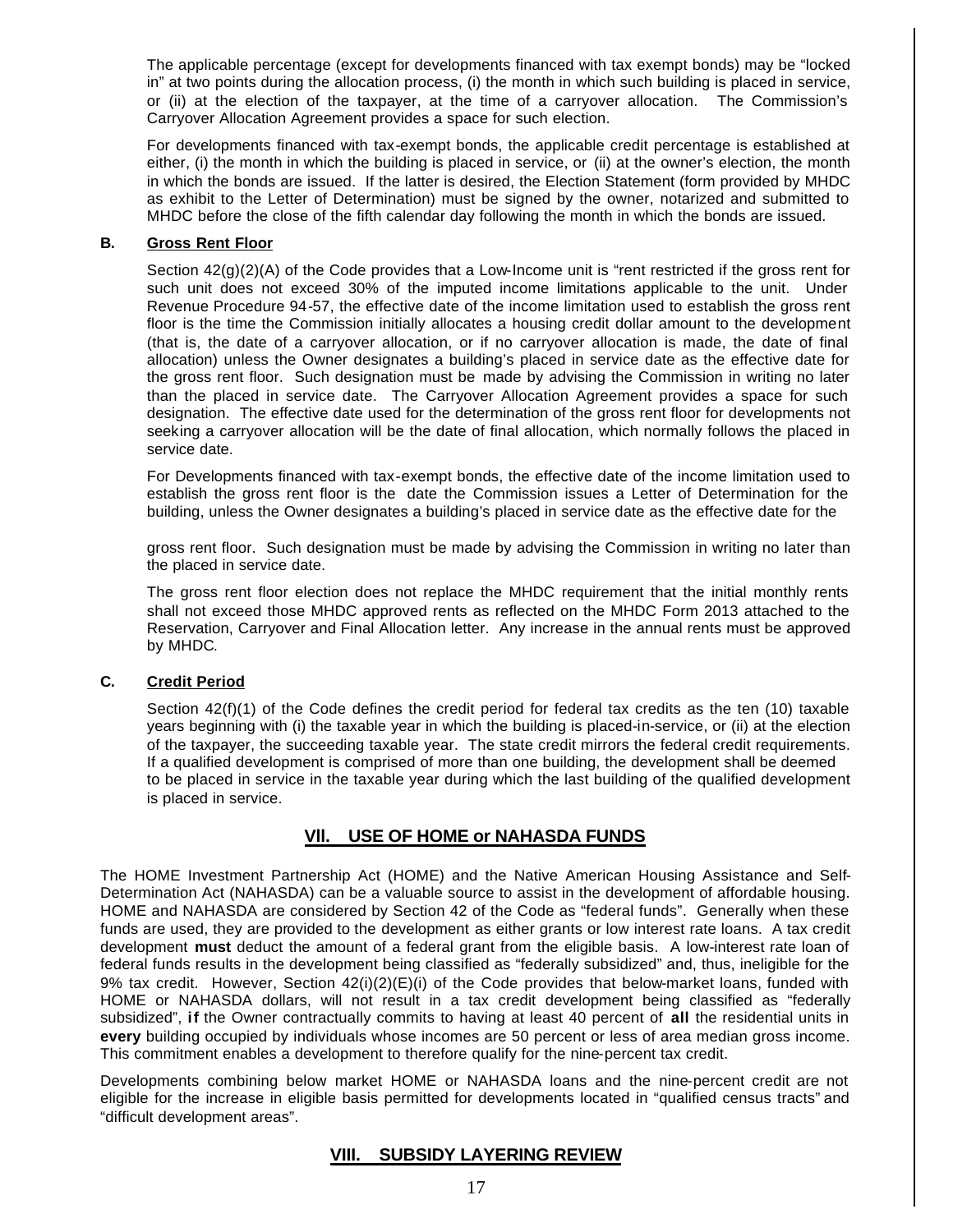Section 911 of the Housing and Community Development Act of 1992 and Section 102 of the Department of Housing and Urban Development Reform Act of 1989 have placed limitations on combining LIHTC with certain HUD and other federal programs. The limitations currently apply to a number of programs under the jurisdiction of the HUD Office of Housing, including but not limited to, Section 221(d)(3), 221(d)(4), 223(f) and 542(c) mortgage insurance, Flexible Subsidy, and project-based Section 8 assistance.

As part of a Memorandum of Understanding (MOU), dated May 8, 2000, between HUD and MHDC, developments combining federal Low Income Housing Tax Credits with these programs will be subject to a subsidy layering review by MHDC. The MOU requires that HUD and MHDC share information on the developer's disclosure of sources and uses of funds and on development costs for all developments financed with a combination of federal tax credits and HUD Housing assistance. This review is designed to ensure that such developments do not receive excessive federal assistance. The following standards will apply for those developments subject to subsidy layering review:

#### **A. Development Fee Standard**

MHDC may consider a developer's fee not to exceed 15%. Developer's fee and overhead, including any consultant fees, may not exceed 15% of the total replacement cost (Line 39 of MHDC 2013). For acquisition and substantial rehabilitation development, the developer's fee cannot exceed the sum of 8% of the acquisition cost plus 15% of the balance of the replacement costs. (See also Section II.B.18e.)

## **B. Builder's Fee Standard**

MHDC will allow a maximum of 8% builder's profit, 2% builder's overhead and 6% general requirements. These percentages relate to the construction contract amount only (lines 1through 6, Section G, MHDC form 2013), excluding overhead, general requirements and profit.

# **IX. FEES**

# **A**. **Application Fee**

An application fee of \$1,500 (\$750 for Non-profit developers applying under the 10% Non-Profit setside) is due when the Application is submitted. The fee is non-refundable and must be included with the application. Should a check be returned, for any reason, the application will be immediately rejected and returned to the applicant.

#### **B. Reservation Fee**

When the development has received conditional approval, a reservation fee of 3% of the approved annual federal tax credit amount must be paid prior to the issuance of the Reservation Letter. The fee amount is to be rounded up to the next whole dollar. The sponsor will have 30 days in which to pay the reservation fee. This fee is non-refundable and will not be adjusted if the final tax credit amount is reduced or the tax credits are returned or unused.

#### **C. Allocation Fee**

At the time of Allocation (either Carryover or 8609, whichever is achieved first) an Allocation Fee of 4% of the requested annual federal tax credit amount will be due. This amount must be submitted with the Carryover or 8609 application (whichever is submitted first). The fee amount is to be rounded up to the next whole dollar. This fee is non-refundable and will not be adjusted if the final tax credit amount is reduced, or the tax credits are returned or unused.

## **D. Recording Charge**

A recording charge of \$120 is to accompany the executed LURA when it is returned to MHDC for recording.

# **E. Compliance Monitoring Fee**

A compliance monitoring fee will be assessed to cover the costs of the IRS-required compliance monitoring program. The fee is \$10 per low-income unit (including common units) multiplied by 15 years (the initial compliance period). This lump sum payment is to be included with the application for 8609(s). The 8609(s) will not be issued until the fee is paid in full. MHDC will not allow the compliance monitoring fee to be included in eligible basis.

#### **F. Developments Financed with Tax Exempt Bonds**

Developments Financed with Tax Exempt Bonds and applying for the 4% credit will pay the same fees as reflected above. (The amounts and the schedule of payment apply to all LIHTC).

# **X. SECTION 42 COMPLIANCE MONITORING**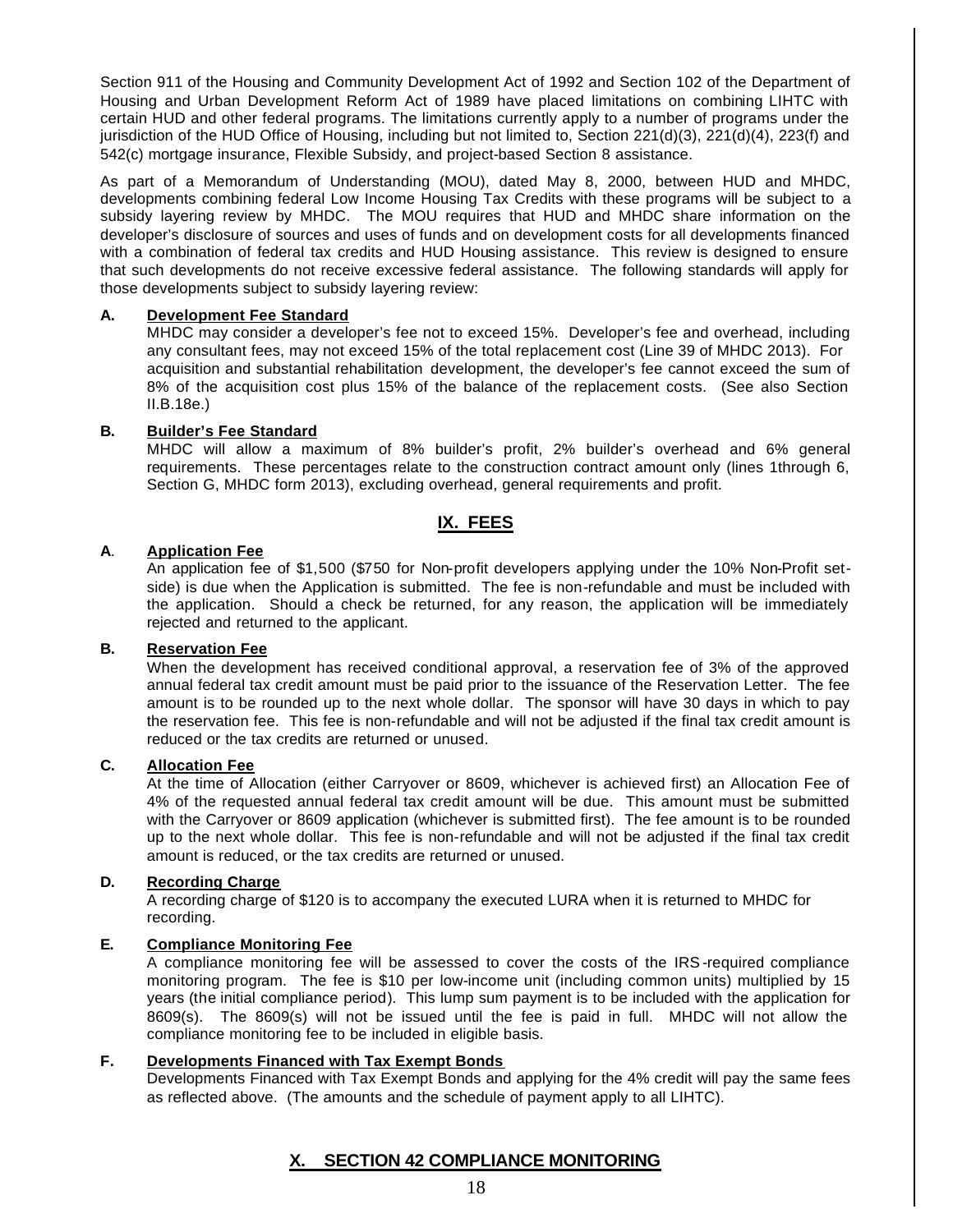Section 42(m)(1)(B)(iii) of the Code mandates that state housing credit agencies monitor all placed in service tax credit developments for compliance with the provisions of Section 42 of the Code. The Code also mandates that the Internal Revenue Service be notified, by the state housing credit agency, of any instance of noncompliance. In addition, MHDC will monitor developments for compliance with The LURA provisions which contain any additional owner commitments made in the development selection process, e.g. additional low income units or an extended low-income use period. MHDC will make available to development Owners a Compliance Manual (Low-Income Housing Tax Credit Program Compliance Manual, Rev. No 4, April 14, 2003, as may be amended from time to time) explaining the LIHTC monitoring process in detail. All owner representatives and their management agent representatives will be required to successfully complete a compliance training session conducted or approved by MHDC prior to the release of IRS Form 8609 for federal tax credits or the Eligibility Statement for state tax credits.

# **Xl. MISCELLANEOUS**

## **A. Status Reporting**

Developments receiving Reservations and Carryover Allocations will be required to provide monthly progress reports, in a format prescribed by MHDC. Information requested will be development specific and may include, but is not limited to, such items as zoning and other local development approvals, firm debt, equity and/or gap financing and construction progress toward development completion. Owners of developments that will not be placed in service in the year that the reservation is given may also be required to provide information regarding the Owner's ability to meet Code and MHDC requirements to obtain a carryover allocation.

#### **B**. **Changes to Development**

A reservation of tax credits is based upon information provided in each development application. Until a development is placed in service, any material changes to the development, such as changes in the site, scope, costs, ownership or design, as submitted in the application, will require written notification to and approval by MHDC. Changes in development characteristics, which were the basis, in whole or in part, of MHDC's decision to reserve credits, may result in a revocation of the reservation, or a reduction in the amount of the tax credit award.

#### **C. Transfers of Reservations and Carryover Allocations**

Reservations, Carryover Allocations and/or state tax credit allocations are non-transferable, except to an entity in which the transferring holder of the Reservation or Carryover Allocation is the general partner or controlling principal, without MHDC's prior written consent. Because all representations made with respect to the sponsor, its experience and previous participation are material to the evaluation made by MHDC, it is not expected that MHDC's consent will be granted for transfers to an unrelated entity unless a new application is submitted.

## **D. Additional Credits**

Owners may apply for an increase in tax credit amounts in subsequent years if a development's eligible basis has increased. Additional credits may be awarded if:

- **1.** There are additional credits available.
- **2.** MHDC is satisfied that the additional amount is necessary for the financial feasibility and viability of the development; and
- **3**. The increased amount of credits does not exceed MHDC's maximum for credit awarded or cost reasonableness limits.

#### **E. Administration of Plan**

MHDC reserves the right to resolve all conflicts, inconsistencies or ambiguities, if any, in this Plan or which may arise in administering, operating or managing the reservation and allocation of federal and state tax credits or the State's Low-Income Housing Tax Credit program and the right, in its sole discretion, to modify or waive, on a case-by-case basis, any provision of this plan that is not required by the Code. All such resolutions or any such modifications or waivers are subject to written approval by the Executive Director and are available for review, as requested, by the general public.

## **F. Amendments to the Plan**

MHDC reserves the right to amend this Plan from time to time, pursuant to the Code, for any reason, including, without limitation: